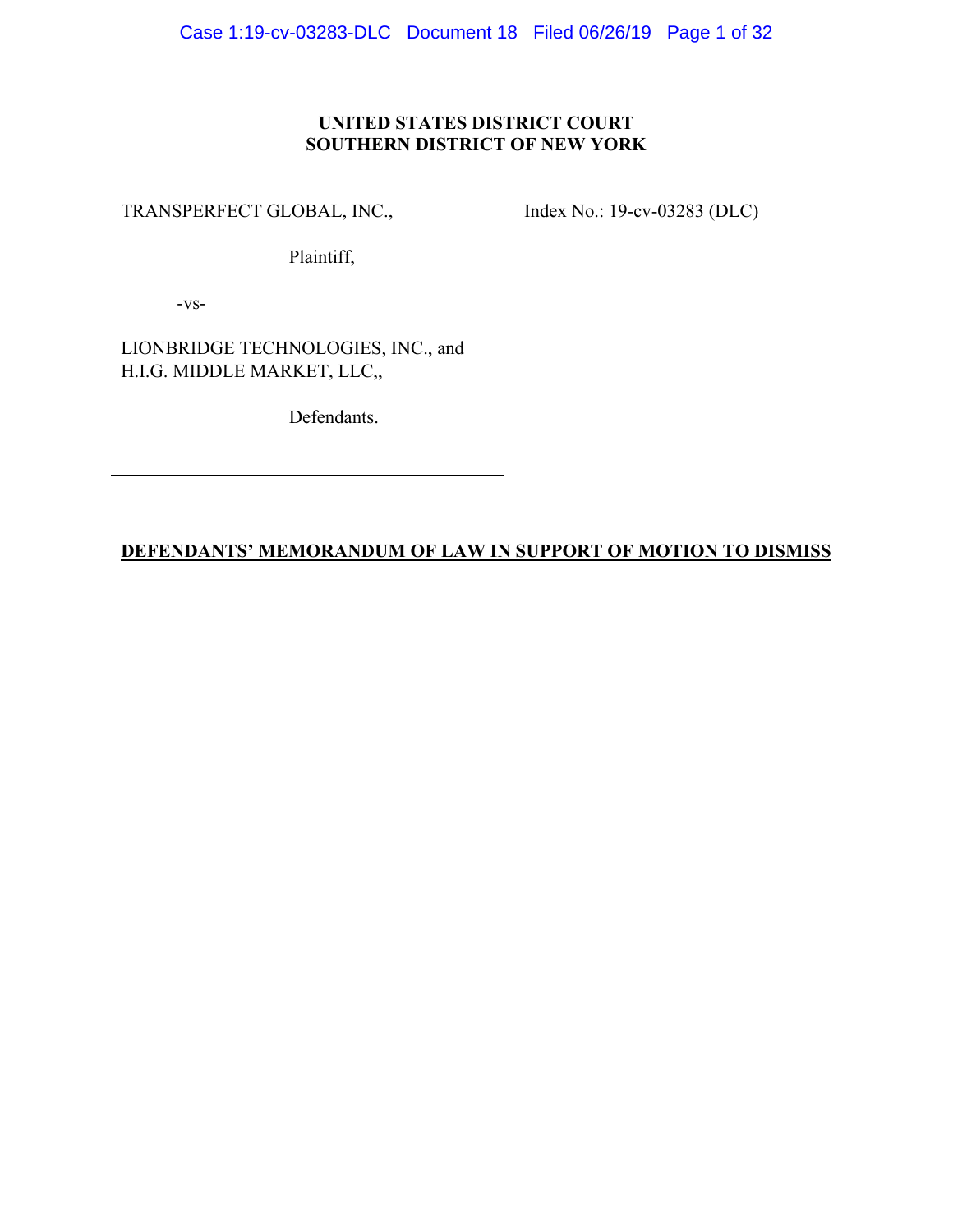# **TABLE OF CONTENTS**

# **Page**

|     | A.              |                                                                                                                            |  |  |  |
|-----|-----------------|----------------------------------------------------------------------------------------------------------------------------|--|--|--|
|     | <b>B.</b>       |                                                                                                                            |  |  |  |
|     | $\mathcal{C}$ . |                                                                                                                            |  |  |  |
|     |                 |                                                                                                                            |  |  |  |
| I.  |                 | Plaintiff's DTSA Claims Should Be Dismissed Because The Complaint                                                          |  |  |  |
|     | A.              | The Complaint Does Not Adequately Identify Any Information That Rises                                                      |  |  |  |
|     |                 | 1.                                                                                                                         |  |  |  |
|     |                 | 2.<br>The Complaint Does Not Allege Adequate Steps Taken To<br>Preserve The Confidentiality Of TransPerfect's "Proprietary |  |  |  |
|     |                 | 3.<br>The Complaint Does Not Establish The Value Of Its "Proprietary                                                       |  |  |  |
|     | <b>B.</b>       |                                                                                                                            |  |  |  |
|     | $C$ .           | The Court Should Dismiss Plaintiff's Claims Based on "Proprietary                                                          |  |  |  |
| II. |                 | The State Trade Secret Misappropriation Claim Is Not Governed By New                                                       |  |  |  |
|     | А.              |                                                                                                                            |  |  |  |
|     | <b>B.</b>       | New York Courts Apply The Law Of The Jurisdiction With The Greatest                                                        |  |  |  |
| Ш.  |                 | The Unjust Enrichment Claim Is Displaced By The Confidentiality                                                            |  |  |  |
| IV. |                 |                                                                                                                            |  |  |  |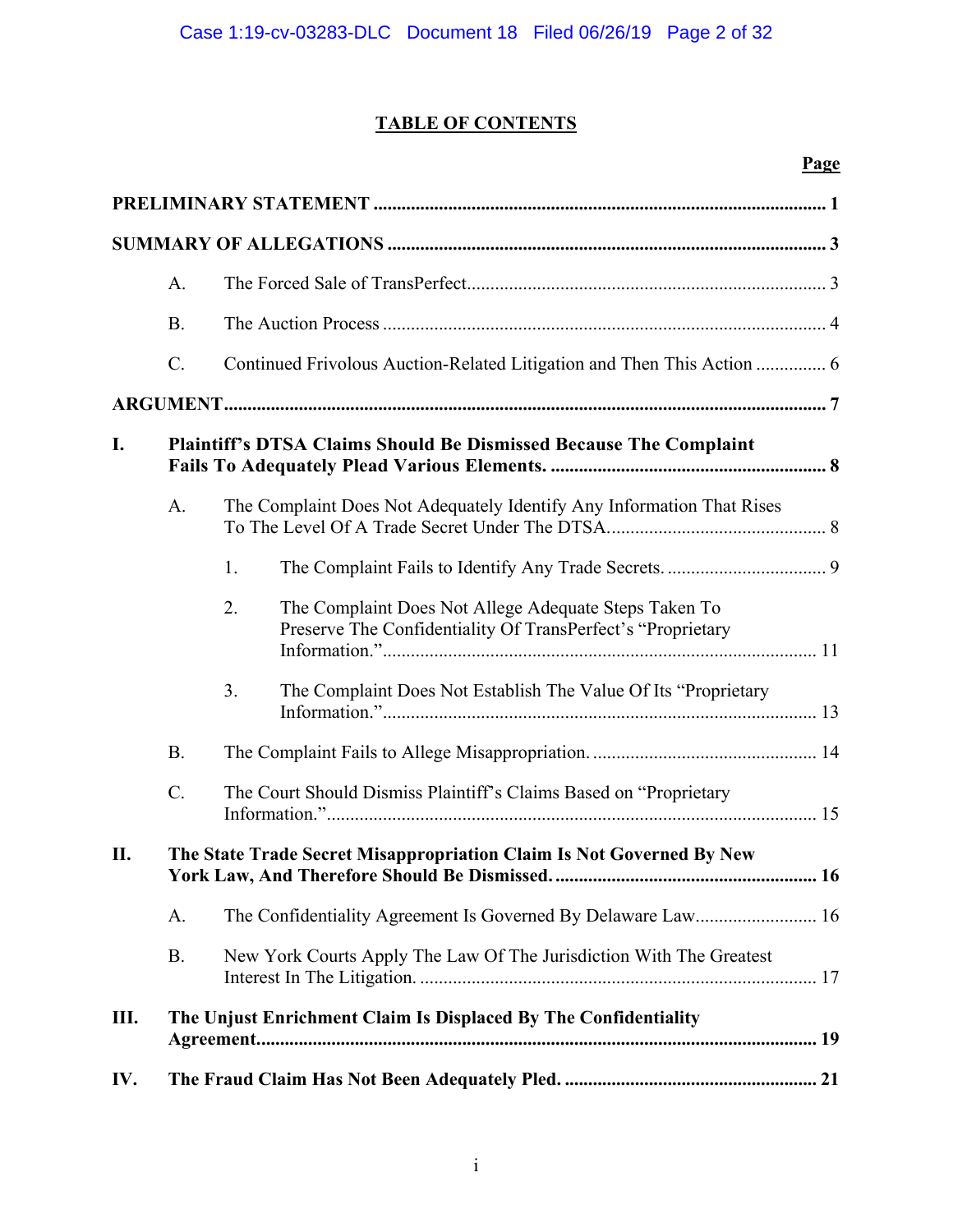Case 1:19-cv-03283-DLC Document 18 Filed 06/26/19 Page 3 of 32

# **TABLE OF CONTENTS**

(cont'd)

|             | Page |
|-------------|------|
| A.          |      |
| $B_{\cdot}$ |      |
|             |      |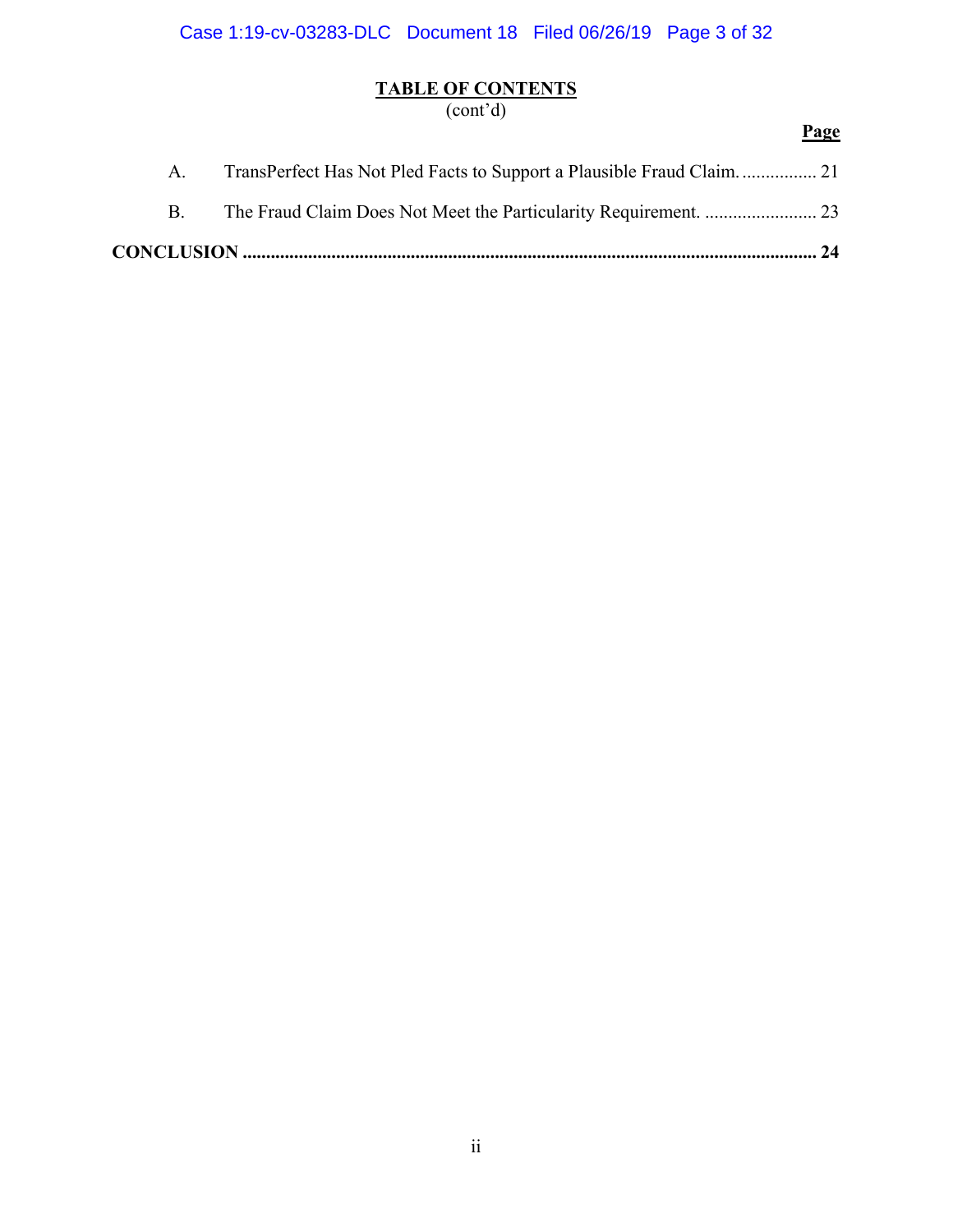# **TABLE OF AUTHORITIES**

# **Page**

# **Cases**

| 456 Corp. v. United Nat. Foods, Inc.,                             |  |
|-------------------------------------------------------------------|--|
| Abraham v. Am. Home Mortg. Servicing, Inc.,                       |  |
| Ace Sec. Corp. Home Equity Loan Tr. v. DB Structured Prods. Inc., |  |
| Albert v. Alex Brown Mgmt. Servs., Inc.,                          |  |
| Ashcroft v. Iqbal,                                                |  |
| ATSI Comme'ns Inc. v. Shaar Fund Ltd.,                            |  |
| Bakerman v. Sidney Frank Importing Co.,                           |  |
| Bancorp Servs., LLC v. Am. Gen. Life Ins. Co.,                    |  |
| Bell Atl. Corp. v. Twombly,                                       |  |
| Champions League, Inc. v. Woodard,                                |  |
| Corsello v. Verizon New York, Inc.,                               |  |
| Coscarelli v. Esquared Hosp. LLC,                                 |  |
| CPI Card Group, Inc. v. Dwyer,                                    |  |
| DeMasi v. Rogers,                                                 |  |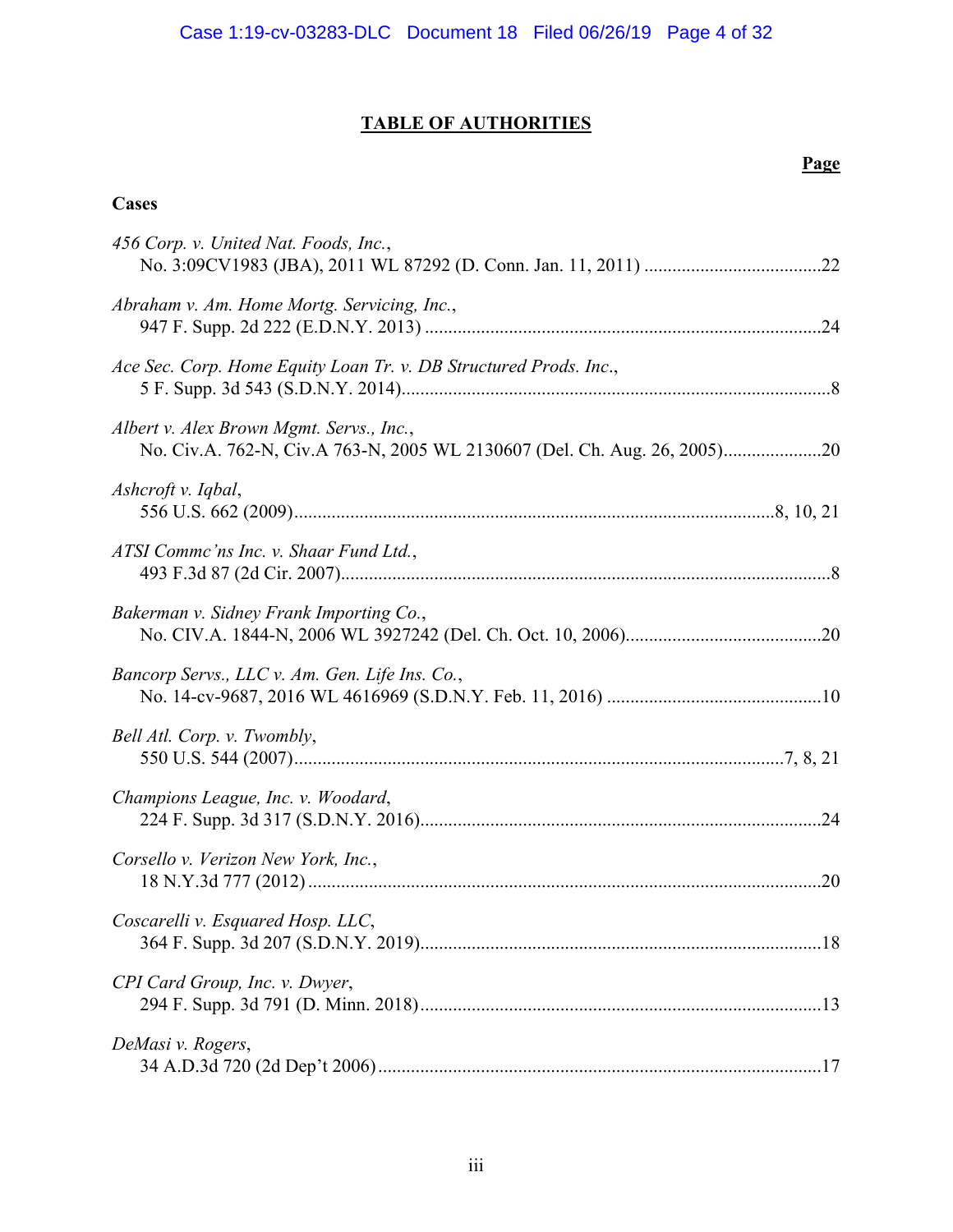# Case 1:19-cv-03283-DLC Document 18 Filed 06/26/19 Page 5 of 32

| Dichard v. Morgan,                                                                                                                                                                                                                                              |  |
|-----------------------------------------------------------------------------------------------------------------------------------------------------------------------------------------------------------------------------------------------------------------|--|
| In re Document Techs. Litig.,                                                                                                                                                                                                                                   |  |
| In re Elevator Antitrust Litig.,                                                                                                                                                                                                                                |  |
| Elsevier Inc. v. Doctor Evidence, LLC,                                                                                                                                                                                                                          |  |
| Ethypharm S.A. France v. Bentley Pharms., Inc.,                                                                                                                                                                                                                 |  |
| First Hill Partners, LLC v. BlueCrest Capital Management Limited,                                                                                                                                                                                               |  |
| Gerstenfeld v. Nitsberg,                                                                                                                                                                                                                                        |  |
| GlobalNet Financial.Com, Inc. v. Frank Crystal & Co.,                                                                                                                                                                                                           |  |
| IDX Sys. Corp. v. Epic Sys. Corp.,                                                                                                                                                                                                                              |  |
| Licci ex rel. Licci v. Lebanese Canadian Bank, SAL,                                                                                                                                                                                                             |  |
| Moon Express, Inc. v. Intuitive Machs., LLC,                                                                                                                                                                                                                    |  |
| Next Commc'ns v. Viber Media, Inc.,                                                                                                                                                                                                                             |  |
| Novak v. Kasaks,                                                                                                                                                                                                                                                |  |
| O'Brien v. Nat'l Prop. Analysts Partners,                                                                                                                                                                                                                       |  |
| PNCEF, LLC v. OZ Gen. Contracting Co.,<br>No. CV 11-724 (SJF) (ARL), 2012 WL 4344538 (E.D.N.Y. Aug. 2, 2012),<br>report and recommendation adopted sub nom. OZ Gen. Contracting Co. v.<br>Timesavers, Inc., No. 11-CV-724 (SJF)(ARL), 2012 WL 4344500 (E.D.N.Y. |  |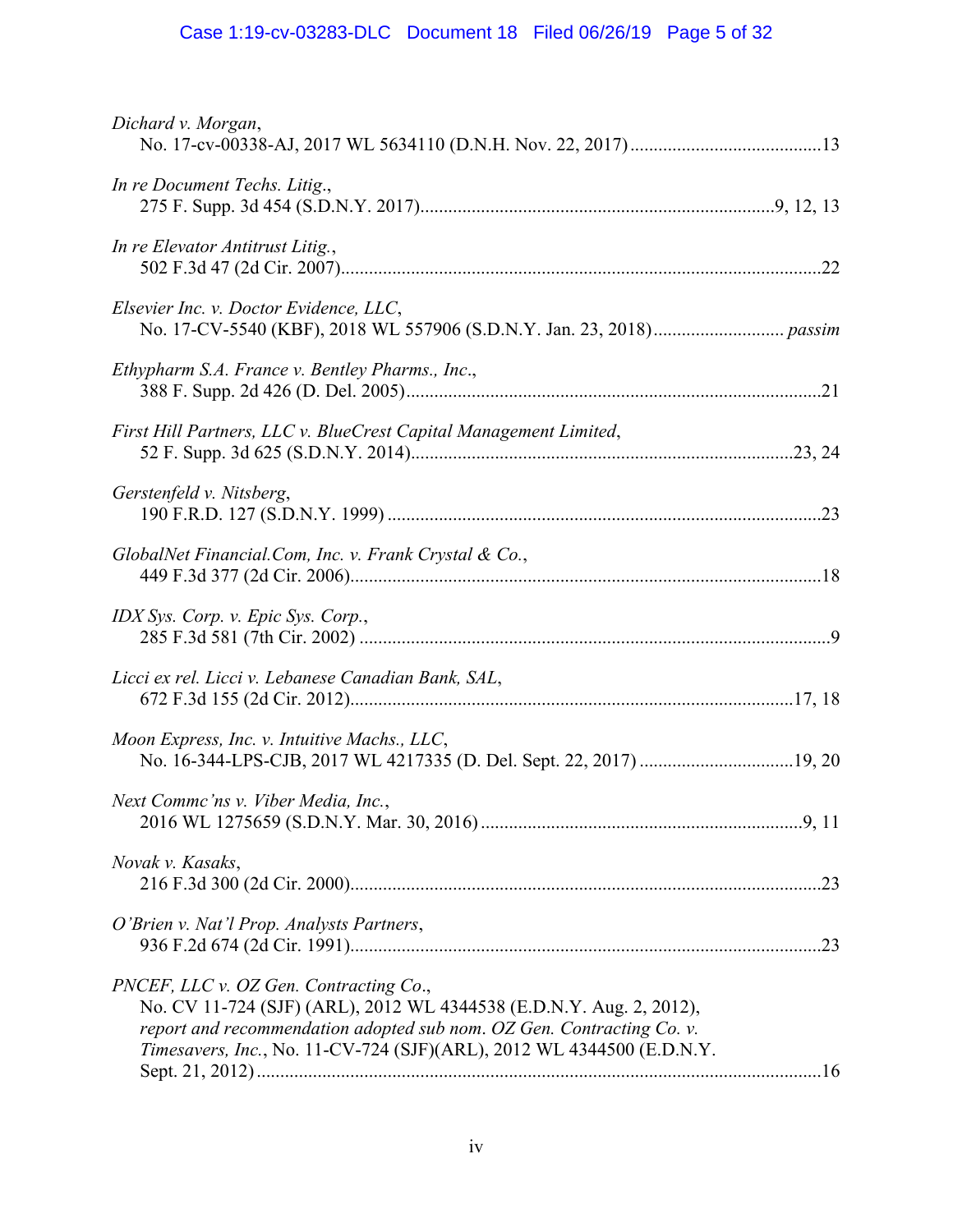# Case 1:19-cv-03283-DLC Document 18 Filed 06/26/19 Page 6 of 32

| Port Dock & Stone Corp. v. Oldcastle Ne., Inc.,                                    |
|------------------------------------------------------------------------------------|
| Premium Mortg. Corp. v. Equifax, Inc.,                                             |
| Res. Ventures, Inc. v. Res. Mgmt. Int'l, Inc.,                                     |
| Rostropovich v. Koch Int'l Corp.,                                                  |
| In re Shawe & Elting LLC,<br>No. 9661-CB, 2016 WL 3951339 (Del. Ch. Jul. 20 2016), |
| In re Shawe & Elting LLC,                                                          |
| Shawe v. Potter Anderson & Corroon LLP,                                            |
| Soroof Trading Dev. Co. v. GE Fuel Cell Sys. LLC,                                  |
| Stanacard, LLC v. Rubard, LLC,                                                     |
| In re Sterling Foster & Co., Inc., Sec. Litig.,                                    |
| Stern v. Leucadia Nat'l. Corp.,                                                    |
| In re TransPerfect Glob., Inc.,                                                    |
| In re TransPerfect Glob., Inc.,                                                    |
| Turtur v. Rothschild Registry International, Inc.,                                 |
| Wood ex rel. U.S. v. Applied Research Assocs., Inc.,                               |
| Universal Processing LLC v. Weile Zhuang,                                          |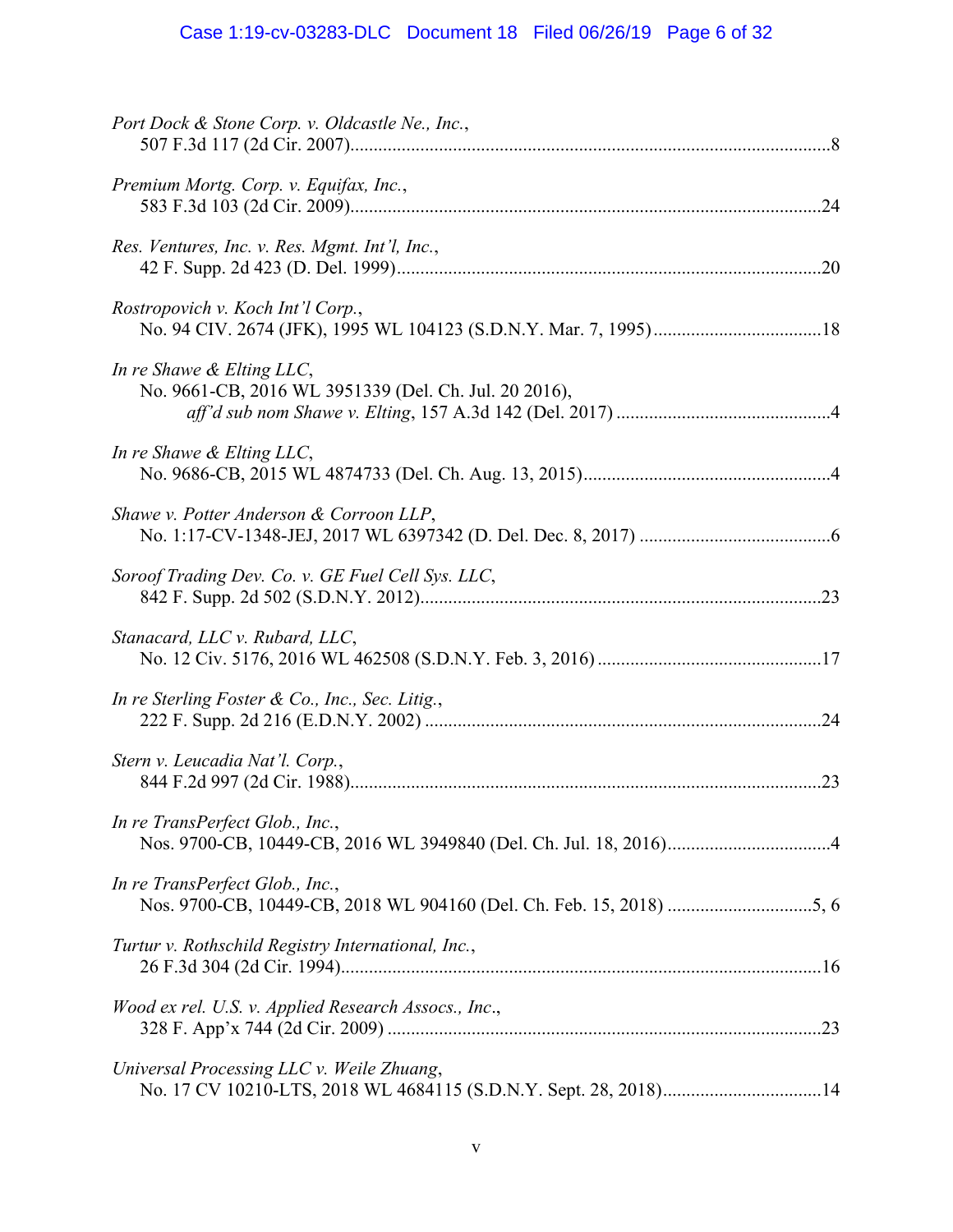# Case 1:19-cv-03283-DLC Document 18 Filed 06/26/19 Page 7 of 32

| Vichi v. Koninklijke Philips Elecs. N.V.,                                                                                    |
|------------------------------------------------------------------------------------------------------------------------------|
| Welsbach Elec. Corp. v. MasTec N. Am., Inc.,                                                                                 |
| White Plains Coat & Apron Co. v. Cintas Corp.,                                                                               |
| Wm. Passalacqua Builders, Inc. v. Resnick Developers S., Inc.,                                                               |
| Xavian Ins. Co. v. Marsh & McLennan Cos., Inc.,<br>No. 18CV8273 (DLC), 2019 WL 1620754 (S.D.N.Y. Apr. 16, 2019) (Cote, J.)15 |
| Yee Ting Lau v. Pret A Manger (USA) Ltd.,                                                                                    |
| Yeiser Research & Dev. LLC v. Teknor Apex Co.,                                                                               |
| Zoll v. Ruder Finn, Inc.,                                                                                                    |
| <b>Statutes</b>                                                                                                              |
|                                                                                                                              |
|                                                                                                                              |
|                                                                                                                              |
|                                                                                                                              |
| <b>Rules</b>                                                                                                                 |
|                                                                                                                              |
|                                                                                                                              |
| <b>Other Authorities</b>                                                                                                     |
|                                                                                                                              |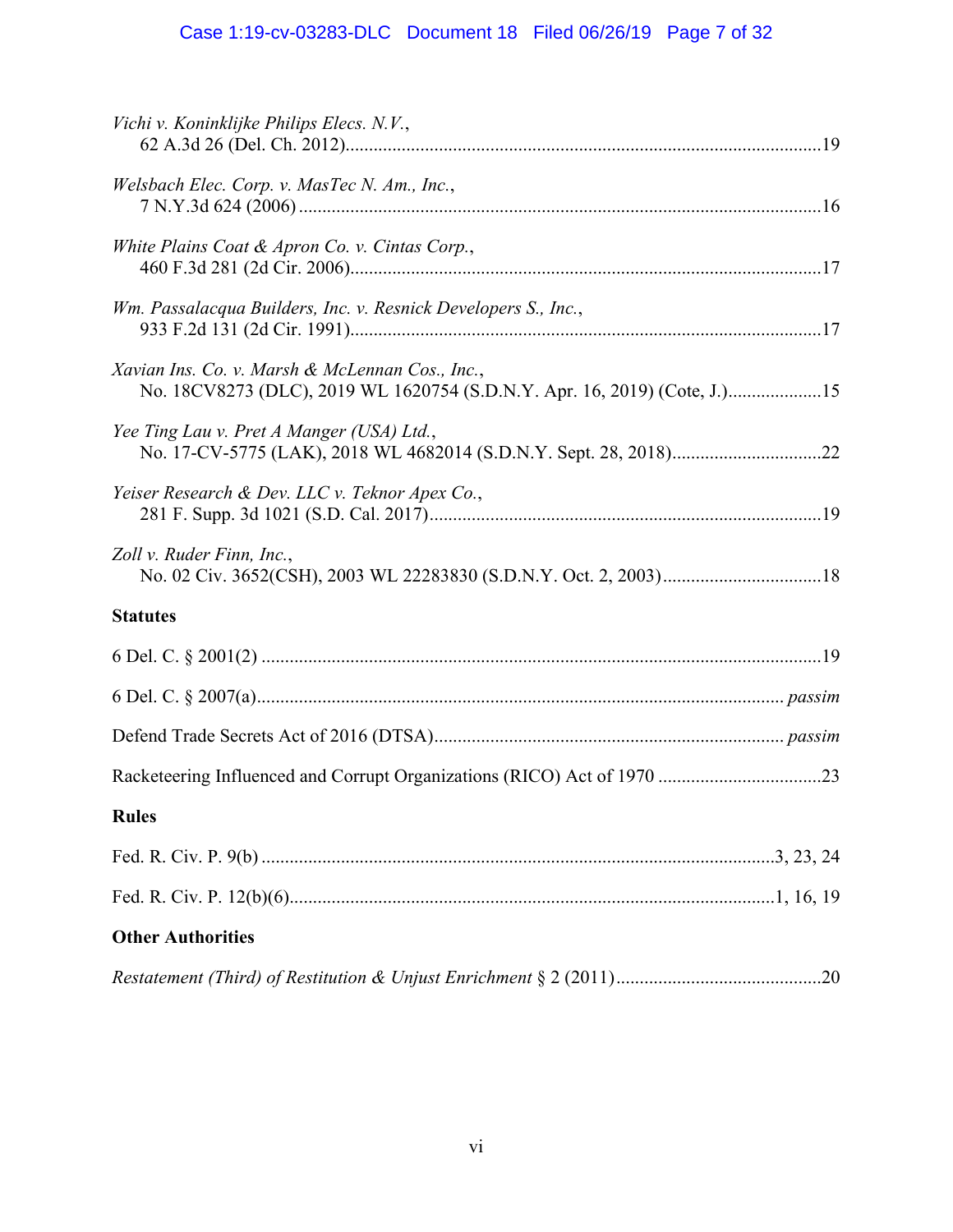#### Case 1:19-cv-03283-DLC Document 18 Filed 06/26/19 Page 8 of 32

Defendants Lionbridge Technologies, Inc. ("Lionbridge") and H.I.G. Middle Market, LLC ("H.I.G.") respectfully submit this memorandum of law in support of their motion to dismiss the Complaint pursuant to Rules 9(b) and 12(b)(6) of the Federal Rules of Civil Procedure.

#### **PRELIMINARY STATEMENT**

This action is only the most recent example of vexatious and frivolous litigation initiated by Philip Shawe, owner and CEO of Plaintiff TransPerfect Global, Inc. ("TransPerfect"), arising from a Delaware Chancery Court auction process (a forced sale of TransPerfect precipitated by Shawe's egregious misbehavior), through which Shawe ultimately purchased the remaining 50% of TransPerfect from his co-founder. During the course of the auction process and related litigation, not only did Delaware Chancellor Bouchard find—in issued opinions—Shawe's conduct to be "reprehensible" and "disturbing," but the Chancellor also specifically found that Shawe made "repeated false statements under oath during the course of [the] litigation," intentionally spoliated evidence, "obstructed discovery, concealed the truth, and impeded the administration of justice."

In response to Shawe's pervasive misconduct, Chancellor Bouchard issued sanctions against Shawe of over \$7 million. Shawe has filed scores of baseless lawsuits regarding the auction process, including actions against his co-founder's lawyers and financial advisors, the Custodian appointed by the Chancellor to sell TransPerfect, and against the State of Delaware. In a December 2017 order dismissing yet another lawsuit brought by Shawe against his co-founder's lawyers, a Delaware federal district court noted that Shawe was on "strike two" towards a nationwide filing injunction, and that "any future court plagued by subsequent frivolous lawsuits brought by Shawe to collaterally attack the Delaware rulings should very seriously consider imposing an injunction to put a final end to this behavior."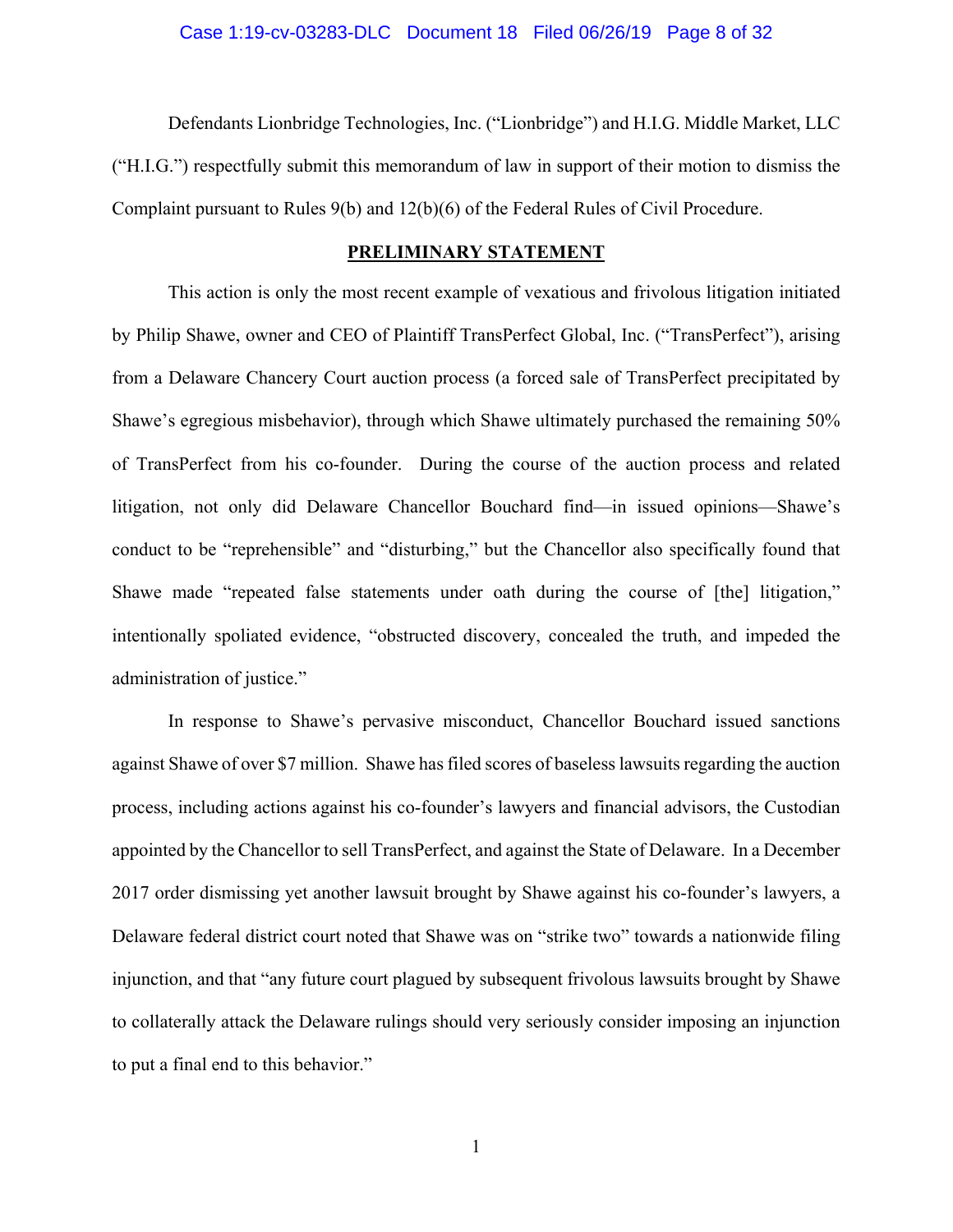#### Case 1:19-cv-03283-DLC Document 18 Filed 06/26/19 Page 9 of 32

The latest victims of Shawe's unhealthy obsession with the auction process, the defendants in the present frivolous action, were one of several bidders in the TransPerfect auction. H.I.G., an affiliate of private equity investment firm H.I.G. Capital, indirectly owns a majority interest in Lionbridge, a provider of language and digital communications solutions and a competitor with TransPerfect. H.I.G. and Lionbridge were invited by the Custodian and his advisors to participate as a potential strategic buyer in the auction for TransPerfect (along with 90 or so other potential bidders). As an invited participant in the auction, H.I.G. executed a confidentiality agreement and a clean room agreement with the Custodian, which provided for H.I.G./Lionbridge to have access to certain TransPerfect information and limited their use of such information to the purpose of due diligence in preparing bids for TransPerfect. H.I.G./Lionbridge submitted six different bids during the months-long auction process for TransPerfect, and H.I.G./Lionbridge and Shawe were ultimately the two final bidders competing for ownership of TransPerfect. In November 2017, the Custodian accepted Shawe's final bid for TransPerfect over the final bid by H.I.G./Lionbridge and Chancellor Bouchard affirmed the Custodian's decision.

 Now, in a flagrant effort to retaliate against a competitor for participating in the auction process, Shawe has initiated this action alleging, without any basis, the farcical claim that H.I.G./Lionbridge (which, again, submitted six bids, came in second out of 90-plus bidders, and even legally challenged the Custodian's final decision) participated in the auction only in order to access TransPerfect proprietary information and to compete unfairly.

Plaintiff's Complaint is legally defective in virtually every respect.

*First*, Plaintiff fails to plead any viable claim under the Defend Trade Secrets Act ("DTSA"). Plaintiff's allegations (Counts I through III) are devoid of any reference to any information that H.I.G./Lionbridge may have reviewed from the data room or otherwise received

2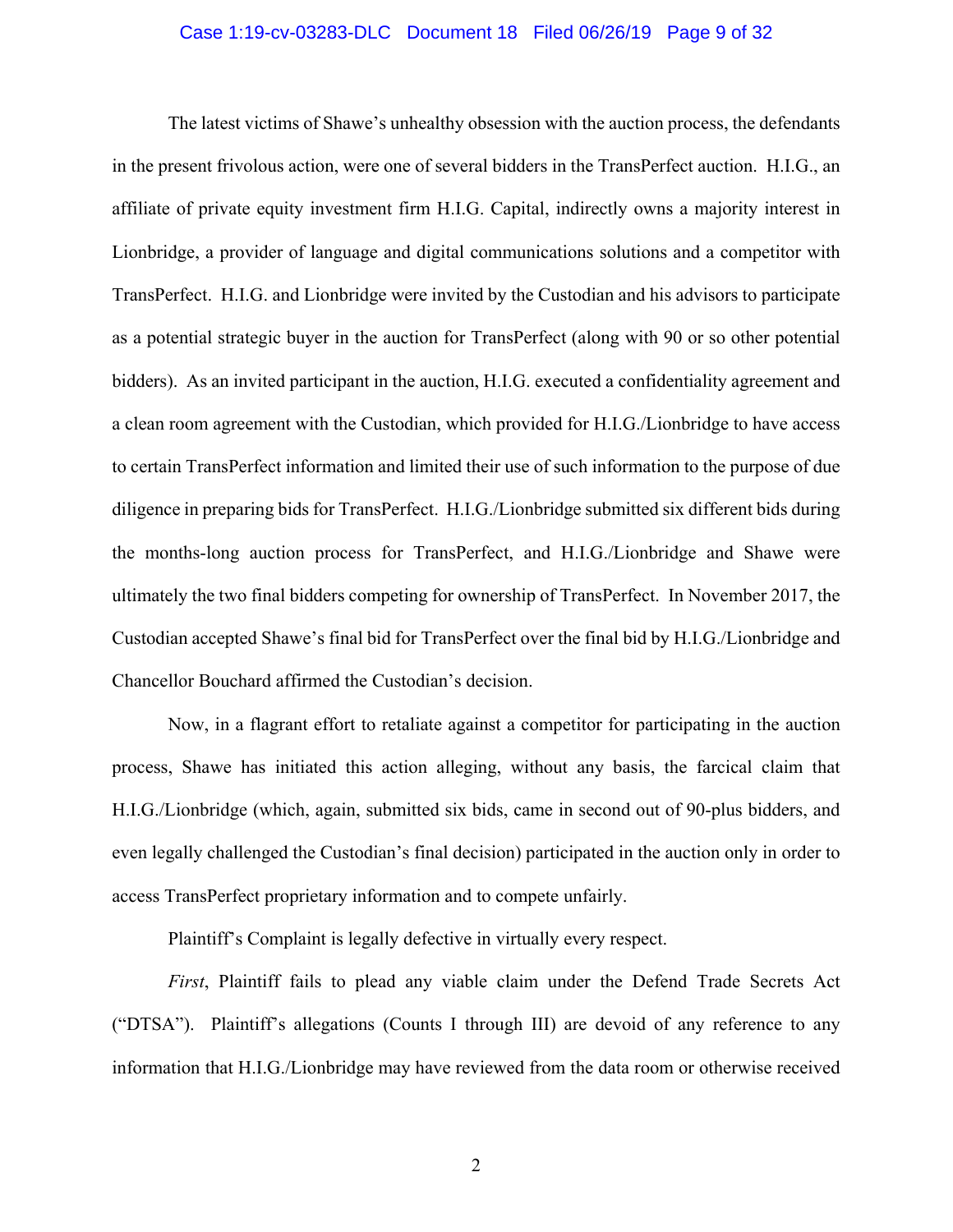#### Case 1:19-cv-03283-DLC Document 18 Filed 06/26/19 Page 10 of 32

that is a trade secret of TransPerfect, how such information was protected as secret by TransPerfect, and how H.I.G./Lionbridge misappropriated any such information. The complaint makes reference, for example, to allegedly misappropriated TransPerfect customer names, but names of TransPerfect's customers are not a trade secret and are in fact prominently featured on the company's website.

*Second*, Plaintiff's attempt to plead a trade secret claim under New York common law (Count IV) is futile. In addition to being substantively defective for the same reasons as the DTSA claims, this claim must be dismissed because Delaware law is plainly applicable here. The confidentiality agreement entered by H.I.G. and TransPerfect mandates application of Delaware law: H.I.G. is a Delaware limited liability company, Lionbridge is a Delaware company, TransPerfect was a Delaware company during the relevant time period, and all of the relevant events here occurred in connection with an auction process directed by the Delaware Chancery Court. It is beyond doubt that Delaware's Uniform Trade Secret Act, which differs substantially from New York's common law on trade secrets, would apply to a state trade secret claim here.

*Finally*, Plaintiff's unjust enrichment and fraud claims both fail as a matter of law. Plaintiff cannot state a claim for unjust enrichment where, as here, it has an adequate remedy at law through the confidentiality agreement entered into with H.I.G in connection with the auction. And, Plaintiff does not and cannot plead facts to support a plausible fraud claim, much less plead a fraud claim with the specificity required by Federal Rule of Civil Procedure 9(b).

#### **SUMMARY OF ALLEGATIONS**

#### **A. The Forced Sale of TransPerfect**

TransPerfect is a provider of translation, website localization and litigation support services, which was founded in 1992 by Shawe and Elizabeth Elting ("Elting"). Compl. ¶¶ 21, 22. In April 2014, Elting, who had been 50% owner and co-CEO with Shawe since the company's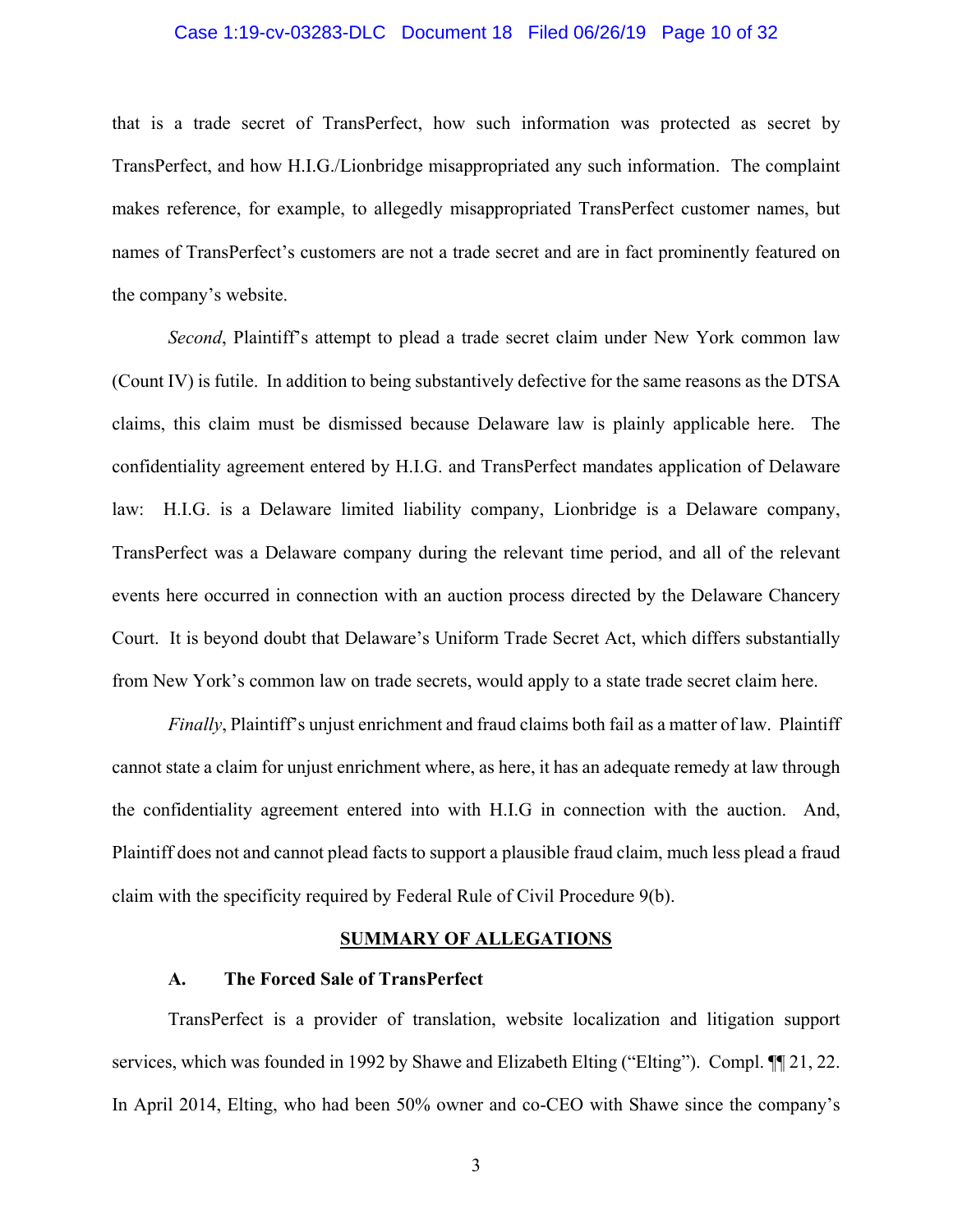## Case 1:19-cv-03283-DLC Document 18 Filed 06/26/19 Page 11 of 32

founding, filed a petition in the Delaware Court of Chancery seeking dissolution and the forced sale of TransPerfect, based largely on persistent and gross misconduct by Shawe. *Id*. ¶ 27. In August 2015, the Chancery Court (Chancellor Bouchard) ordered TransPerfect to be sold, over Shawe's objections. *Id*. ¶ 28. Chancellor Bouchard's August 2015 opinion detailed a number of reasons for granting Elting's request, including a substantial emphasis on extraordinary misconduct by Shawe: "Shawe engaged in a secret campaign to spy on Elting and invade her privacy by intercepting her mail, monitoring her phone calls, accessing her emails (including thousands of privileged communications with her counsel), and entering her locked office without permission on numerous occasions . . . ." *In re Shawe & Elting LLC*, No. 9686-CB, 2015 WL 4874733, at \*27 (Del. Ch. Aug. 13, 2015). After further litigation, Chancellor Bouchard appointed a Custodian to conduct the sale of TransPerfect, and approved the implementation of an auction process. *In re TransPerfect Glob., Inc.*, Nos. 9700-CB, 10449-CB, 2016 WL 3949840 (Del. Ch. Jul. 18, 2016).<sup>1</sup>

#### **B. The Auction Process**

 $\overline{a}$ 

From March to November 2017, the Custodian and his advisors conducted an extensive sale process. "Approximately 97 financial and strategic firms were solicited to participate, 65 of

<sup>1</sup> Two days after issuing the Sale Order, Chancellor Bouchard issued a scathing opinion sanctioning Shawe for his egregious misconduct in connection with the litigation. *In re Shawe & Elting LLC*, No. 9661-CB, 2016 WL 3951339 (Del. Ch. Jul. 20 2016), *aff'd sub nom Shawe v. Elting*, 157 A.3d 142 (Del. 2017). The sanctions order established that "Shawe acted in bad faith and vexatiously during the course of the litigation in three respects: (1) by intentionally seeking to destroy information on his laptop computer after the Court had entered an order requiring him to provide the laptop for forensic discovery; (2) by, at a minimum, recklessly failing to take reasonable measures to safeguard evidence on his phone, which he regularly used to exchange text messages with employees and which was another important source of discovery; and (3) by repeatedly lying under oath—in interrogatory responses, at deposition, at trial, and in a post-trial affidavit—to cover up aspects of his secret deletion of information from his laptop computer and extraction of information from the hard drive of Elting's computer." *Id.* at \*1.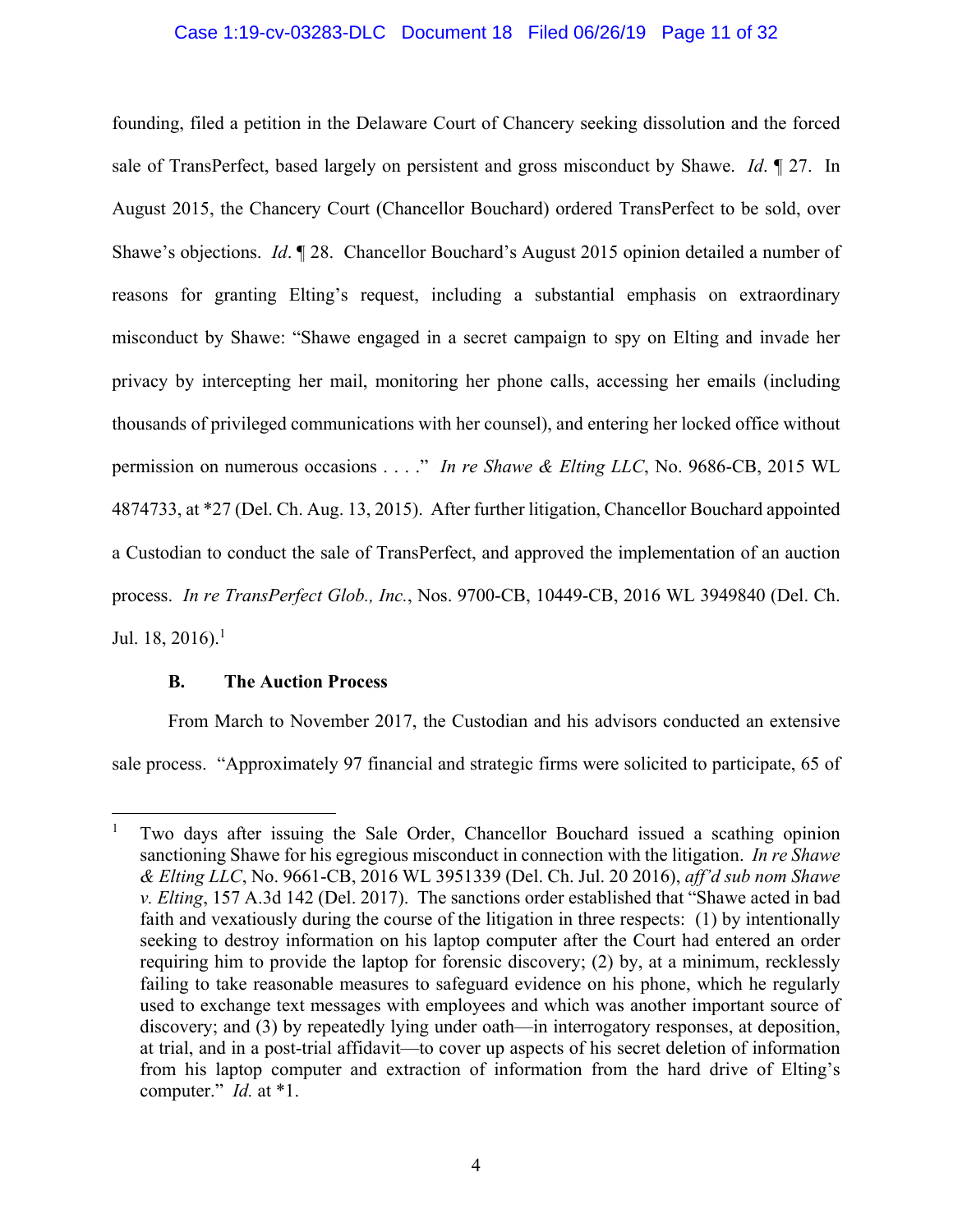#### Case 1:19-cv-03283-DLC Document 18 Filed 06/26/19 Page 12 of 32

which entered into confidentiality agreements." *In re TransPerfect Glob., Inc.*, Nos. 9700-CB, 10449-CB, 2018 WL 904160, at \*1 (Del. Ch. Feb. 15, 2018). H.I.G. entered into a confidentiality agreement with TransPerfect (executed by the Custodian) on June 2, 2017 (the "Confidentiality Agreement"). Compl.  $\llbracket 60$ . The Confidentiality Agreement has a two-year term and provides for governance by the laws of the State of Delaware. Ex. 1 (Confidentiality Agreement,  $\P$  18, 19).<sup>2</sup>

On August 7, 2017, the Custodian's advisor, Credit Suisse, provided ten bidders, including H.I.G./Lionbridge, with access to a data room and invited the bidders to meet with members of TransPerfect's management. Compl. ¶ 67. On October 26, 2017, H.I.G. and the Custodian entered into a "Clean Room Agreement," Ex. 2, pursuant to which "certain advisors for H.I.G. agreed to review the information in the Clean Room and to provide a written summary . . . to Defendants, which did not include customer names, pricing, cost or other similar Proprietary Information." Compl. ¶ 89. "After three formal rounds of bidding and an informal fourth round to elicit 'final' bids, two leading bidders emerged: Shawe and H.I.G. Middle Market, LLC, the owner of TransPerfect's leading competitor." *In re TransPerfect Glob., Inc.*, 2018 WL 904160, at \*1. The Custodian chose to finalize a transaction with Shawe rather than H.I.G./Lionbridge because "the Custodian believed that Shawe ultimately would offer greater consideration than H.I.G. with fewer closing conditions and better terms (*e.g.,* indemnification and releases), while retaining virtually all of the Company's employees . . . ." *Id*. Chancellor Bouchard approved the Custodian's decision, and Shawe closed the transaction in May 2018 by purchasing the remaining shares of TransPerfect from Elting.

 $\overline{a}$ 

<sup>2</sup> All Exhibits are attached to the concurrently-filed Marks Declaration.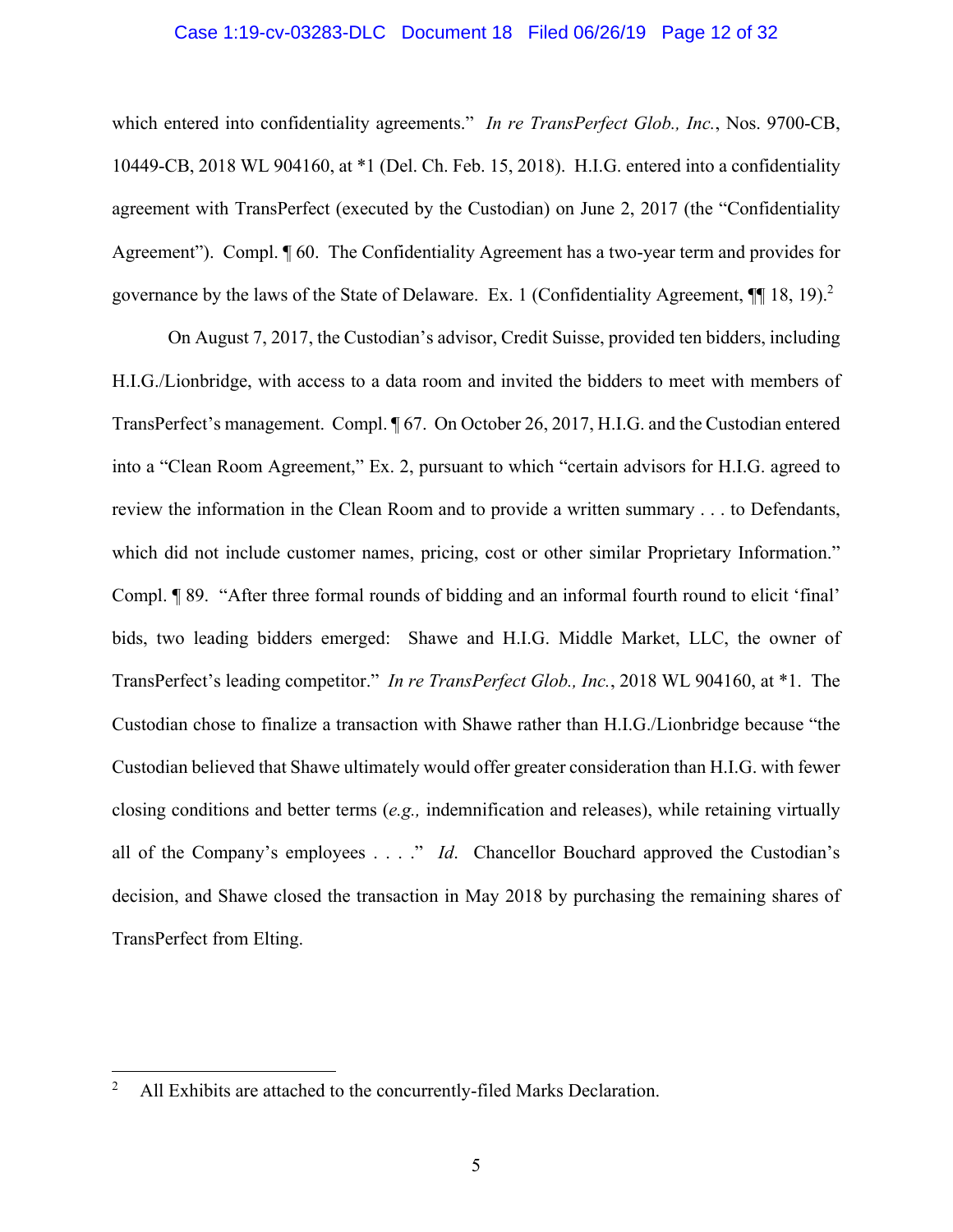# **C. Continued Frivolous Auction-Related Litigation and Then This Action**

According to the Custodian, Shawe and close colleagues of his at TransPerfect filed over a dozen lawsuits related to the auction process. *Id*. at \*20. Chancellor Bouchard, in his opinion approving the Custodian's decision choosing to finalize a transaction with Shawe, referred to Shawe's "proclivity to litigate at the drop of a hat," labeled Shawe a "serial litigator," and observed that Shawe "seems to engage in litigation as a way of life." *Id*. at \*2, \*20–21.

Several of the auction-related actions initiated by Shawe were dismissed with very strong language by the courts. For example, Shawe filed a complaint in Delaware federal court against Elting's Delaware counsel alleging that the law firm had "maliciously and intentionally" misrepresented certain fees incurred in connection with the Court of Chancery sale litigation.<sup>3</sup> The district court dismissed Shawe's complaint in its entirety, with prejudice, and granted the law firm's Rule 11 sanctions motion against Shawe and his counsel, ordering them to pay the defendant law firm's fees. The Delaware district court noted the following regarding the monetary sanction against Shawe: "We specifically find that imposition of attorneys' fees and costs is necessary to deter Shawe from continuing his harassing litigation behavior; it is clear from the three dismissals in the New York Supreme Court and the dismissal in a fellow Delaware District Court that mere dismissal of the action would be insufficient for deterrence." *Shawe v. Potter Anderson & Corroon LLP*, No. 1:17-CV-1348-JEJ, 2017 WL 6397342, at \*4 (D. Del. Dec. 8, 2017). The Delaware district court further observed that "it appears that Shawe may not be adequately deterred by dismissal and an order of sanctions, as he has faced both in the history of his litigation efforts related to these matters," advised that "any future court plagued by subsequent frivolous lawsuits

1

<sup>3</sup> The law firm had submitted its fees to the Delaware Chancery Court in connection with the sanctions order against Shawe.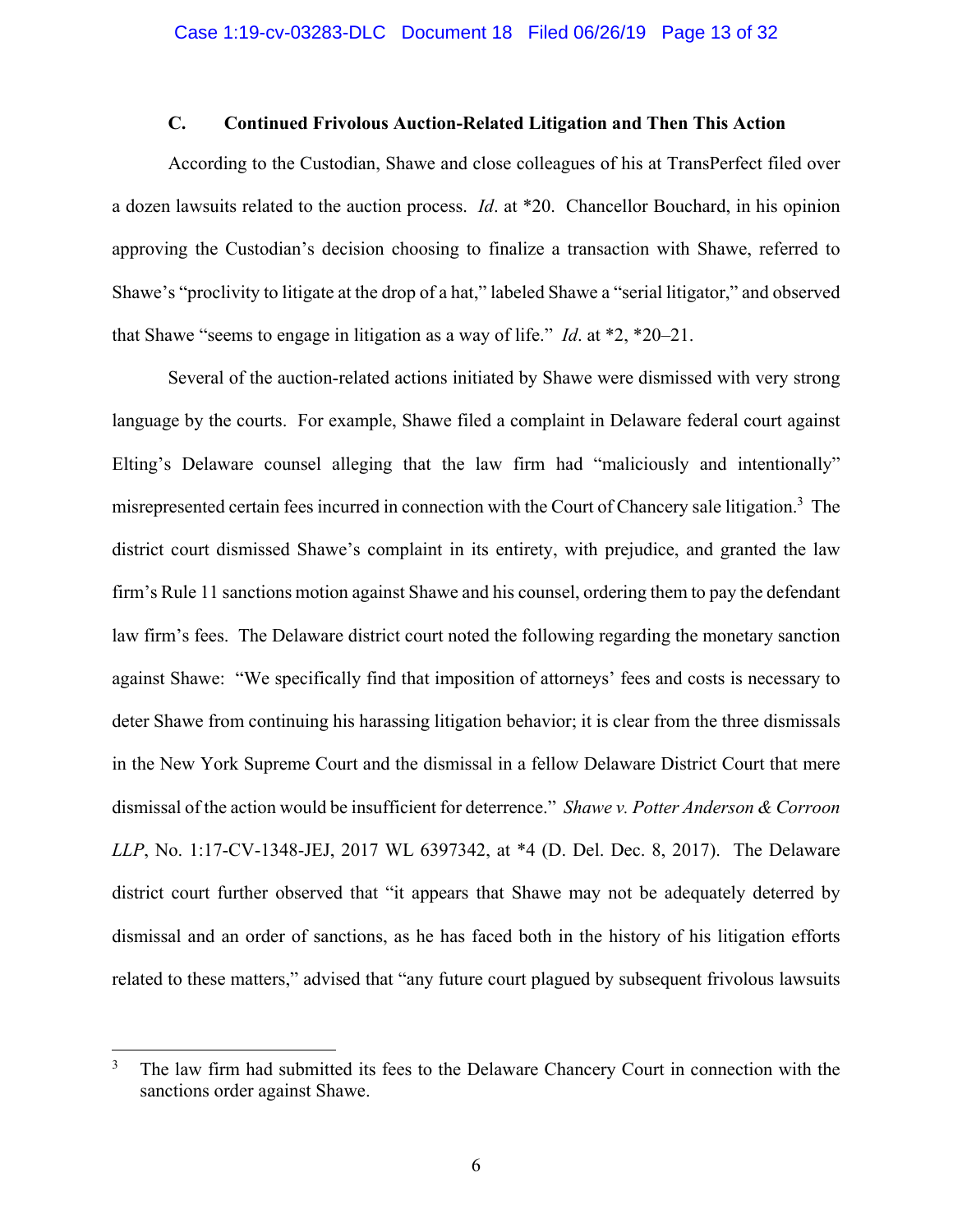#### Case 1:19-cv-03283-DLC Document 18 Filed 06/26/19 Page 14 of 32

brought by Shawe to collaterally attack the Delaware rulings should very seriously consider imposing a[] [filing] injunction to put a final end to this behavior." *Id*. at \*5.

In the Complaint filed on its behalf here, TransPerfect alleges (again, notwithstanding H.I.G./Lionbridge having made six bids, becoming a finalist in the auction, and seeking to intervene to challenge the Custodian's declaration of Shawe as the winning bidder, *etc.*) that H.I.G./Lionbridge participated and submitted bids in the auction in bad faith and only to gain access to the Company's business information—that H.I.G./Lionbridge "downloaded [TransPerfect's] top client lists, pricing information, commission schedules, employee files, and sales strategies" and have somehow used TransPerfect's information to compete unfairly. Compl. ¶¶ 6-8. TransPerfect conclusorily alleges that "Lionbridge has revamped its sales strategy, product offerings and pricing to mirror that of [TransPerfect] and continues to use [TransPerfect's] trade secrets to poach [TransPerfect's] clients." *Id*. ¶¶ 8, 112-122.

TransPerfect purports to plead in the Complaint causes of action under the Defend Trade Secrets Act (Counts I to III) and claims for misappropriation of trade secrets under New York common law (Count IV), unjust enrichment (Count V) and fraud (Count VI).

Shawe announced that he was commencing this action in a Richard Johnson *Page Six* New York Post article, in which he stated that "winter is coming for Lionbridge." Ex. 3.<sup>4</sup>

#### **ARGUMENT**

To survive a motion to dismiss, a plaintiff must allege facts sufficient "to state a claim to relief that is plausible on its face." *Bell Atl. Corp. v. Twombly*, 550 U.S. 544, 570 (2007). A claim

 $\overline{a}$ 

<sup>4</sup> Shawe's "winter is coming" quote was given with the backdrop of the season premiere of Game of Thrones. According to the Game of Thrones Wiki site, the phrase "winter is coming" in the context of the Games of Thrones are words "of warning and constant vigilance." *See* https://gameofthrones.fandom.com/wiki/Winter\_Is\_Coming\_(motto) (last visited June 24, 2019).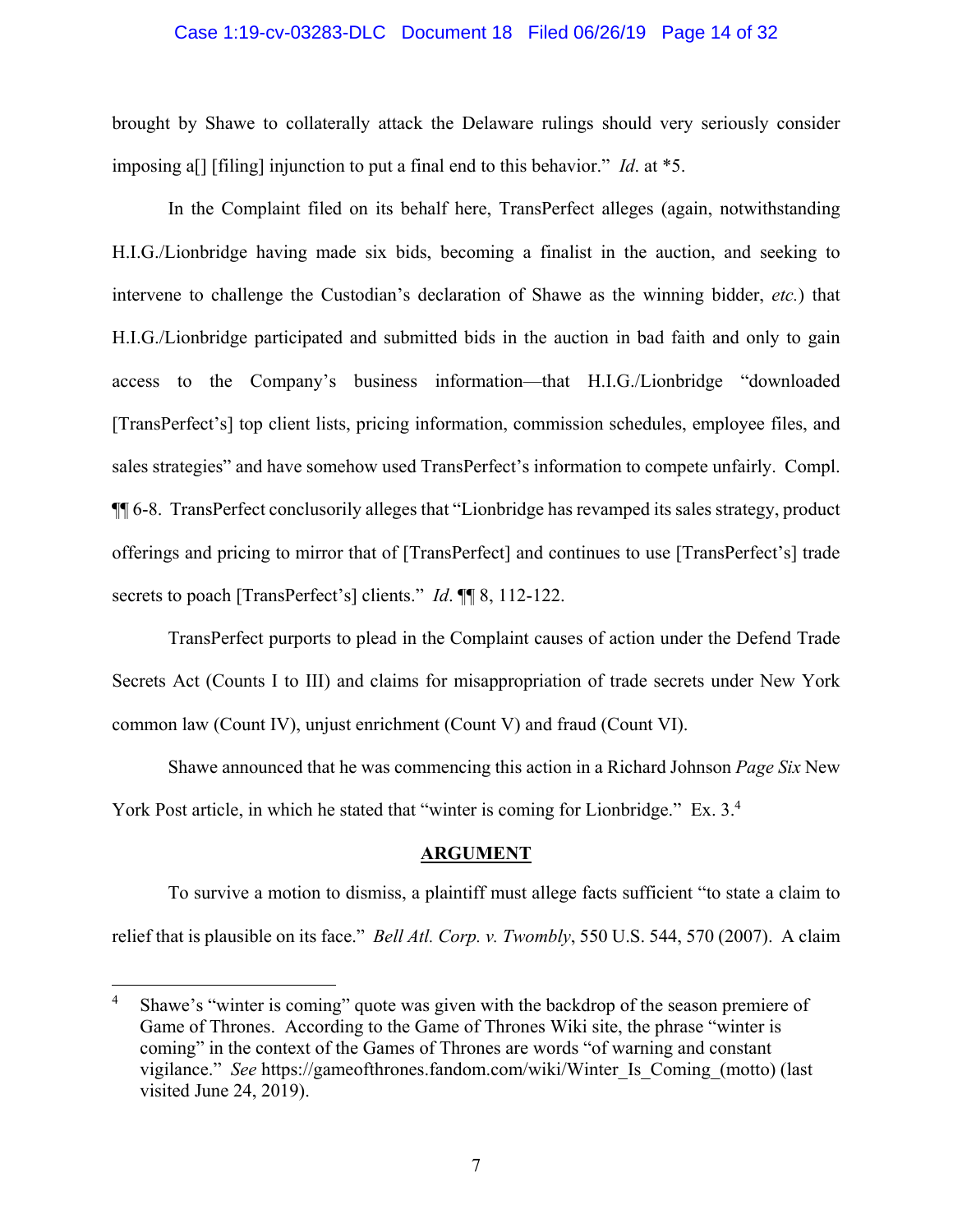#### Case 1:19-cv-03283-DLC Document 18 Filed 06/26/19 Page 15 of 32

is facially plausible "when the plaintiff pleads factual content that allows the court to draw the reasonable inference that the defendant is liable for the misconduct alleged." *Ashcroft v. Iqbal*, 556 U.S. 662, 678 (2009). Conclusory allegations are "not entitled to be assumed [to be] true." *Id.* at 681. A complaint cannot survive a motion to dismiss if "the well-pleaded facts do not permit the court to infer more than the mere possibility of misconduct." *Id*. at 679.

The factual allegations must be "sufficient to raise a right to relief above the speculative level." *Elsevier Inc. v. Doctor Evidence, LLC*, No. 17-CV-5540 (KBF), 2018 WL 557906, at \*5 (S.D.N.Y. Jan. 23, 2018) (citing *ATSI Commc'ns Inc. v. Shaar Fund Ltd.*, 493 F.3d 87, 98 (2d Cir. 2007)). The court should give "no effect to legal conclusions couched as factual allegations." *Port Dock & Stone Corp. v. Oldcastle Ne., Inc.*, 507 F.3d 117, 121 (2d Cir. 2007) (citing *Twombly*, 550 U.S. at 555). "In addition to the allegations in the complaint itself, a court may consider documents attached as exhibits, incorporated by reference, or relied upon by the plaintiff in bringing suit, as well as any judicially noticeable matters." *Ace Sec. Corp. Home Equity Loan Tr. v. DB Structured Prods. Inc*., 5 F. Supp. 3d 543, 551 (S.D.N.Y. 2014).

## **I. Plaintiff's DTSA Claims Should Be Dismissed Because The Complaint Fails To Adequately Plead Various Elements.**

TransPerfect's DTSA claims (Counts I through III) must be dismissed because they fail to plead any information that H.I.G./Lionbridge may have reviewed or otherwise received that constitutes a trade secret owned by TransPerfect under the DTSA, what steps TransPerfect took to protect the confidentiality of that particular information, or how such information has been misappropriated by H.I.G./Lionbridge.

# **A. The Complaint Does Not Adequately Identify Any Information That Rises To The Level Of A Trade Secret Under The DTSA.**

The DTSA protects trade secrets, which are defined as "all forms and types of financial, business, scientific, technical, economic, or engineering information" that "the owner thereof has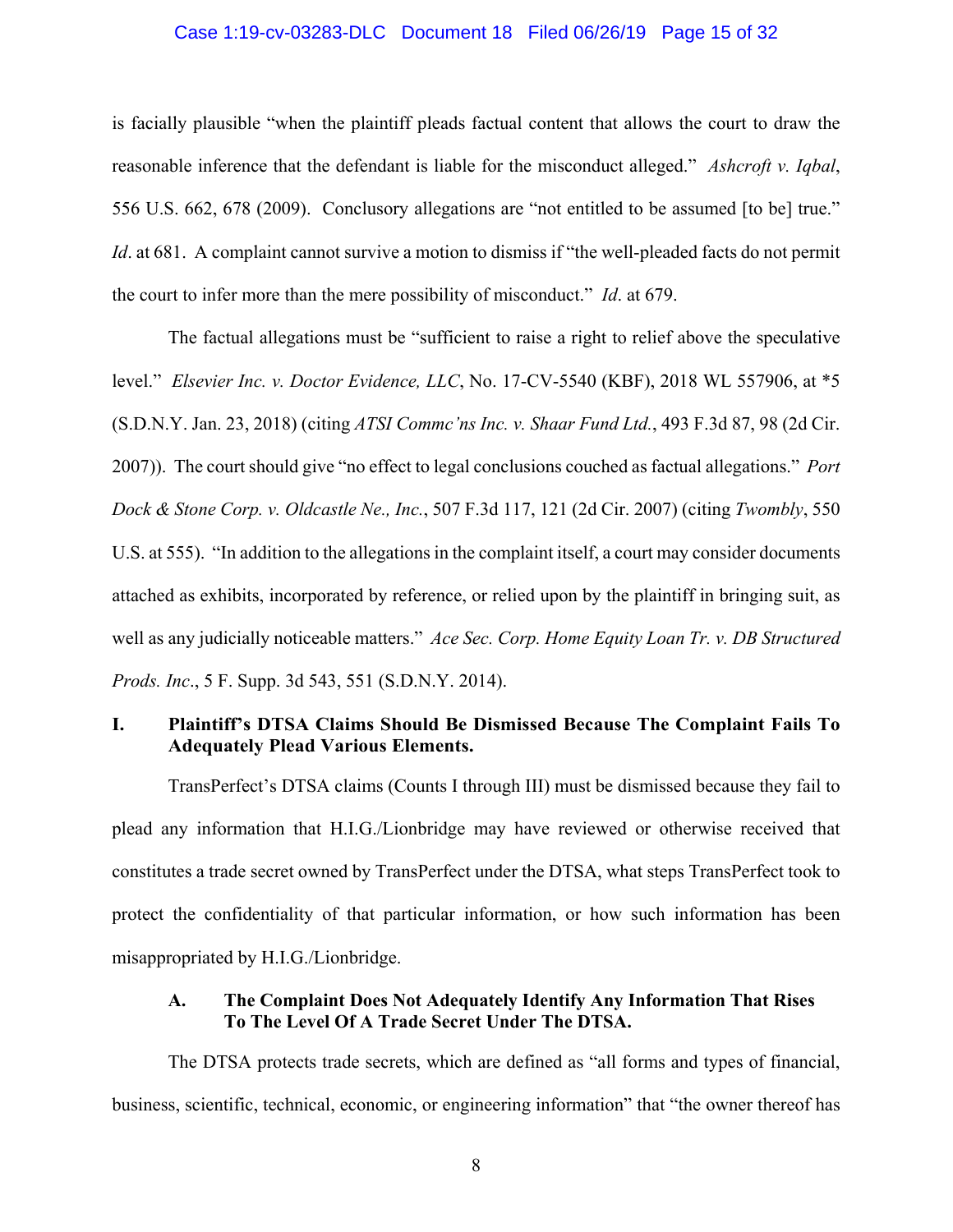#### Case 1:19-cv-03283-DLC Document 18 Filed 06/26/19 Page 16 of 32

taken reasonable measures to keep such information secret," and that has an economic value because it is not "generally known." 18 U.S.C. § 1839(3). "Trade secrets are a narrow category of confidential information; to survive a motion to dismiss, a party alleging that it owns a trade secret must put forth *specific allegations* as to the information owned and its value." *Elsevier Inc.*, 2018 WL 557906, at \*4 (emphasis added) (citing *IDX Sys. Corp. v. Epic Sys. Corp.*, 285 F.3d 581, 583 (7th Cir. 2002); *Next Commc'ns v. Viber Media, Inc.*, 2016 WL 1275659, at \*3 (S.D.N.Y. Mar. 30, 2016)).

Information is not a "trade secret" merely because it is confidential. New York federal courts (interpreting the DTSA) generally consider the following factors in defining a trade secret:  $(1)$  the extent to which the information is known outside of the business; (2) the extent to which it is known by employees and others involved in the business; (3) the extent of measures taken by the business to guard the secrecy of the information; (4) the value of the information to the business and its competitors; (5) the amount of effort or money expended by the business in developing the information; [and] (6) the ease or difficulty with which the information could be properly acquired or duplicated by others." *Elsevier Inc.*, 2018 WL 557906, at \*3-\*4 (citing *In re Document Techs. Litig.*, 275 F. Supp. 3d 454, 461-62 (S.D.N.Y. 2017)). The Complaint falls short of this standard in multiple respects.

#### **1. The Complaint Fails to Identify Any Trade Secrets.**

TransPerfect claims in the most conclusory manner the following trade secrets were misappropriated by H.I.G./Lionbridge: "information regarding TPG's"

- "business"
- "operations"
- "services"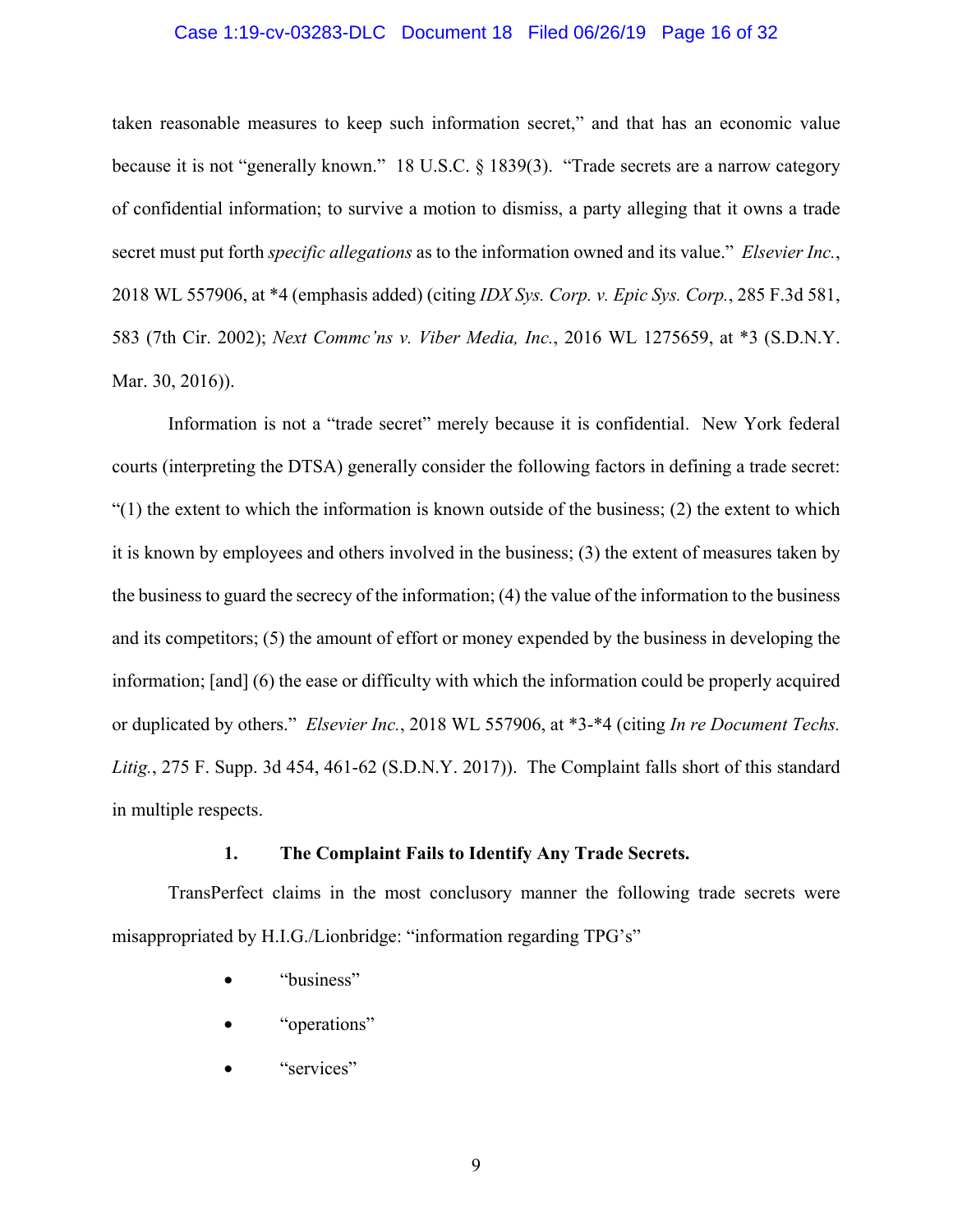- "clients (including annual revenue from particular clients, and client preferences)"
- "pricing"
- "sales and marketing strategies"
- "other Proprietary Information," which is defined as "sales models, marketing strategies, unique cost and pricing structures, compensation models and commission schedules[,]" and "unique customer and vendor relationships based on particularized presentations and embodied in separately negotiated customer and vendor contracts," and
- "financial information".

Compl. ¶¶ 23, 126. None of these broadly pled categories of information, however, can support a claim under the DTSA. While TransPerfect "need not plead the trade secret claim with specificity in the complaint," "it must do more than simply list general categories of information" to comply with *Twombly* and *Iqbal*. *Elsevier Inc.*, 2018 WL 557906, at \*6 (citing *Bancorp Servs., LLC v. Am. Gen. Life Ins. Co.*, No. 14-cv-9687, 2016 WL 4616969, at \*11 (S.D.N.Y. Feb. 11, 2016)). TransPerfect has failed to do so.

Consider, for example, TransPerfect's claims regarding its "Proprietary Information" with respect to pricing and compensation. The Complaint provides no explanation regarding how TransPerfect's compensation models or pricing structures somehow qualify as trade secrets; TransPerfect offers no explanation of what components of this information make them trade secrets, the time or resources TransPerfect dedicated to establishing them, how they are valuable to TransPerfect as trade secrets, or how difficult it might be for another company to derive the same information without access to TransPerfect's models. *See* Compl. ¶¶ 116-117 (alleging that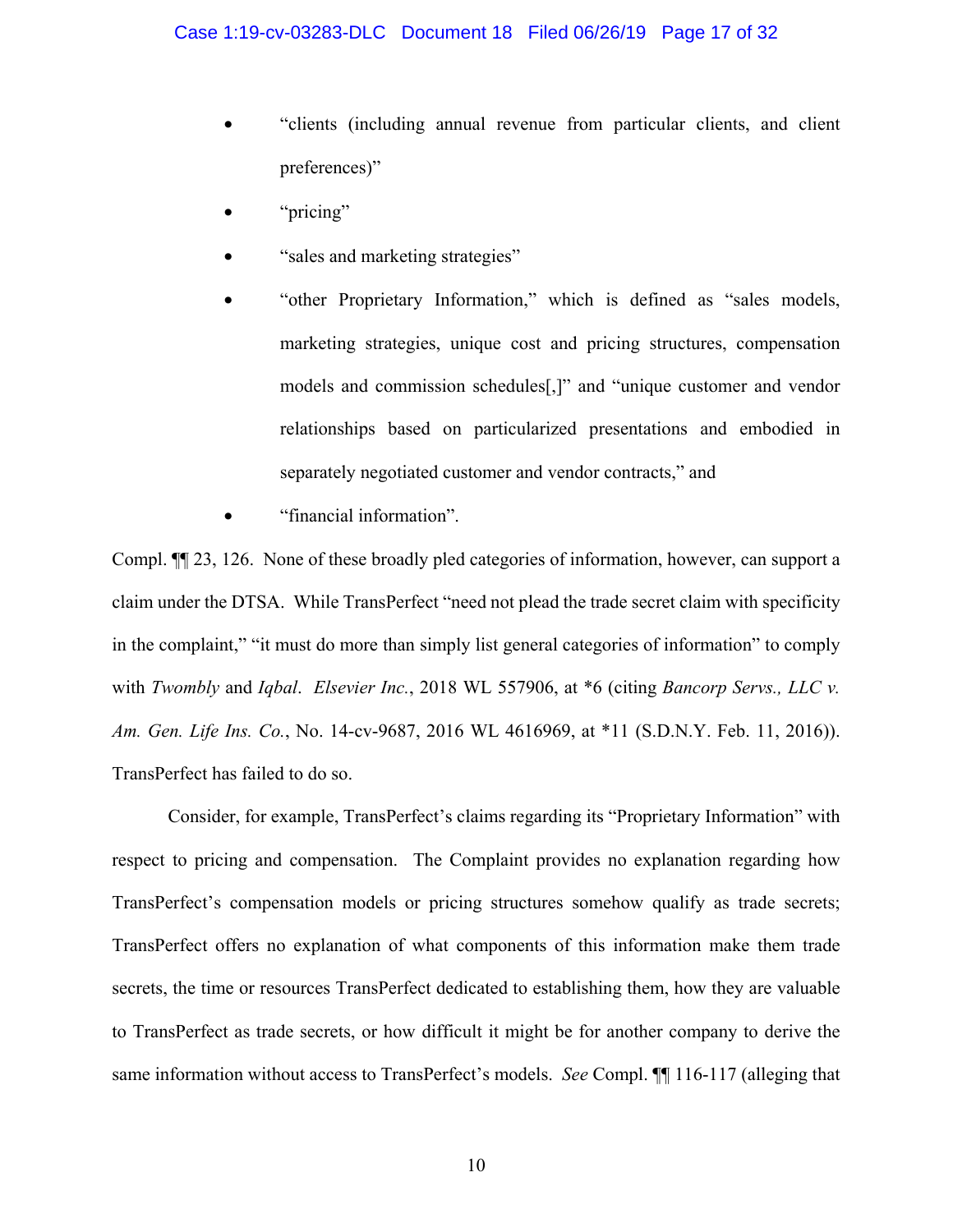#### Case 1:19-cv-03283-DLC Document 18 Filed 06/26/19 Page 18 of 32

Lionbridge gained "the unfair advantage of knowing TPG's proprietary pricing information" and alleging that Lionbridge is "revamping its *sales force and strategy* to better match TPG's proprietary methodology" without indicating how or why those general categories of information are proprietary or constitute trade secrets under the DTSA) (emphasis added); *id.* ¶ 117 (alleging "Lionbridge is also revamping its *sales force and strategy* to better match TPG's proprietary methodology[,]" but failing to describe what TransPerfect's methodology is or how it is proprietary) (emphasis added).

The broad categories of so-called "proprietary" information listed in the Complaint cannot support a claim under the DTSA. Such "[g]eneral allegations regarding 'confidential information' and 'processes' simply do not give rise to a plausible trade secrets claim." *Elsevier Inc.*, 2018 WL 557906 at \*6; *see also id*. at \*4 (citing *Next Commc'ns, Inc. v. Viber Media Inc.*, No. 14-cv-8190, 2016 WL 1275659, at \*3 (S.D.N.Y. Mar. 30, 2016) ("New York and Second Circuit law . . . requires the trade secret claimant to describe the secret with sufficient specificity that its protectability can be assessed.") (citation omitted)).

### **2. The Complaint Does Not Allege Adequate Steps Taken To Preserve The Confidentiality Of TransPerfect's "Proprietary Information."**

The Complaint likewise falls short in alleging steps taken by TransPerfect to maintain the confidentiality of its purported trade secrets. "For good reason, the law requires that before information or processes may be accorded trade secret status, it must be shown that it is truly trade secret—a standard far greater than the standard for confidentiality of business information." *Elsevier Inc.*, 2018 WL 557906, at \*5.

At least some of the information identified in the Complaint is public information that cannot support a claim for misappropriation of trade secrets. TransPerfect's customer list, for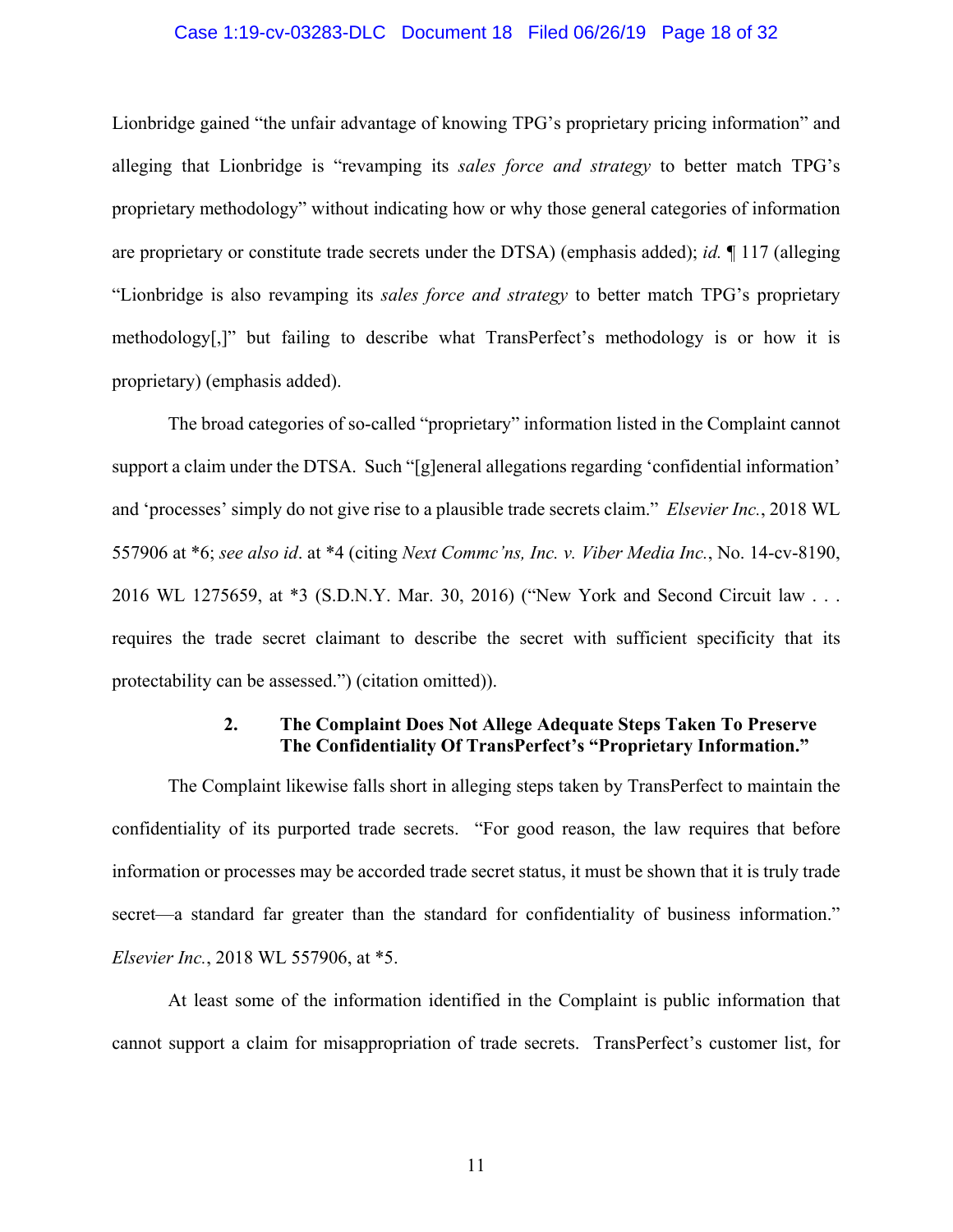#### Case 1:19-cv-03283-DLC Document 18 Filed 06/26/19 Page 19 of 32

example, appears prominently on the company's website on a page entitled "Client List."5 *See* Compl. ¶ 112. As another example, the Complaint alleges that "[a]fter accessing TPG's Proprietary Information and trade secrets," "Lionbridge's website no longer casts a wide net to service the automotive, industrial manufacturing, travel and hospitality and retail sectors; rather the cite [sic] has been refocused on particular industries it learned were the largest revenue generators for TPG" *Id*. ¶ 114-115. But the industries TransPerfect services are again publicly disclosed on TransPerfect's website.<sup>6</sup> And, it is entirely unclear from the face of the Complaint how identification of the industries TransPerfect serves constitutes confidential information or why these industries are not obvious markets for the two largest companies in the translation services business. Such allegations cannot support a claim for misappropriation of trade secrets. *See In re Document Techs. Litig*., 275 F. Supp. 3d 454, 462 (S.D.N.Y. 2017) ("Putting aside for a moment that [plaintiff's] website publicly states that it operates in these regions, . . . , there is nothing 'confidential' about the fact that [the regions] are obvious markets. [Plaintiff] does not have a monopoly on entire geographic regions, and cannot prevent competition in such areas by twisting the contours of trade secrets law.").

As to other categories identified in the Complaint, TransPerfect asserts in conclusory fashion that its proprietary information is confidential without explaining the steps taken to preserve the confidentiality of that information. The Complaint lists a variety of generalized security measures TransPerfect broadly takes to protect the confidentiality of its business information, *see* Compl. ¶ 24, but fails to connect these general measures with any of the specific

1

<sup>5</sup> *See* Ex. 4 (Client List, TransPerfect.com, https://www.transperfect.com/about/experience.html (last visited June 25, 2019)).

<sup>6</sup> *See* Ex. 5 (What we do, TransPerfect.com, https://www.transperfect.com/what\_we\_do/what\_we\_do (last visited June 24, 2019)).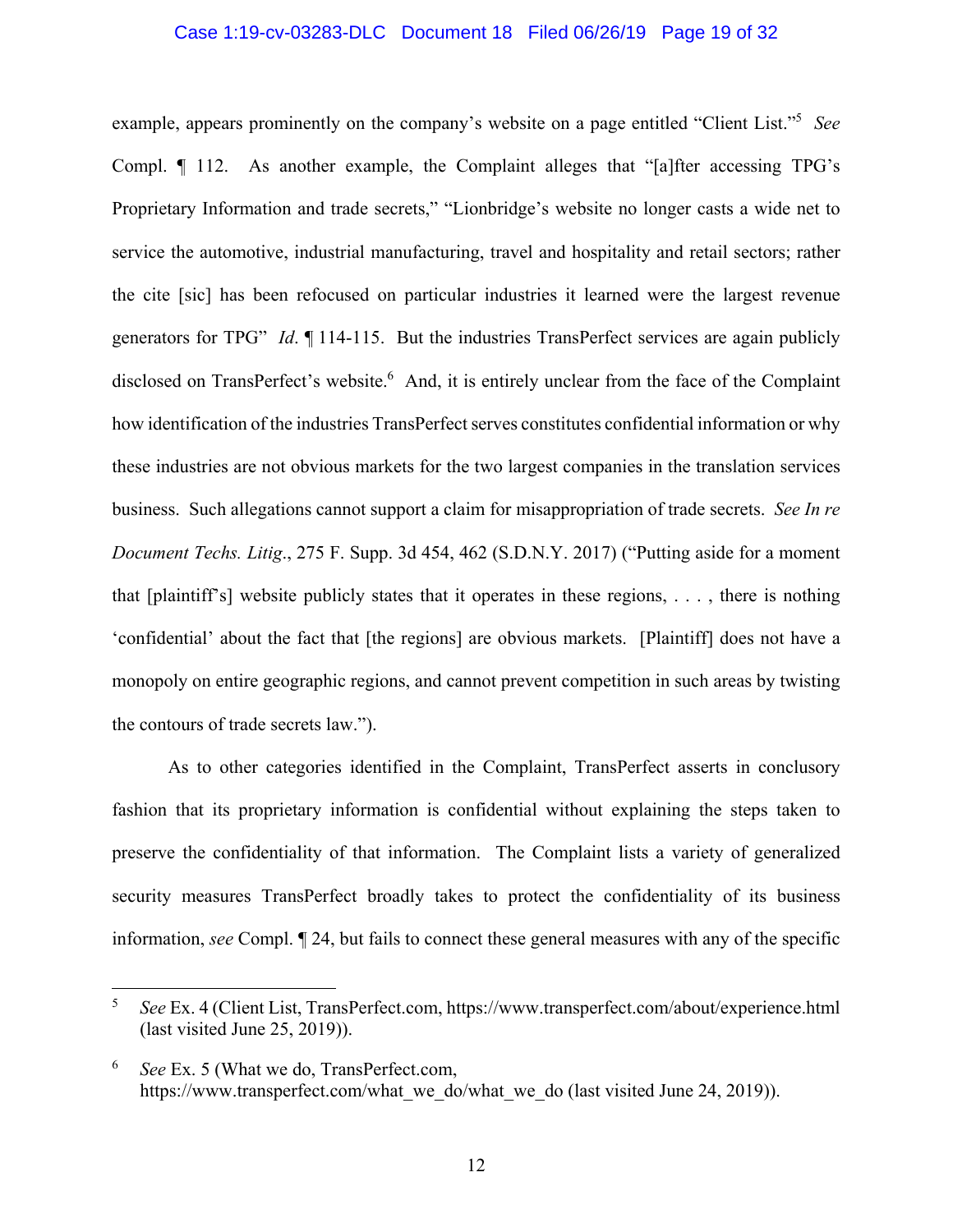#### Case 1:19-cv-03283-DLC Document 18 Filed 06/26/19 Page 20 of 32

trade secrets it seeks to put at issue. Indeed, the court in *CPI Card Group, Inc. v. Dwyer*, found that the plaintiff asserting DTSA claims was unlikely to succeed on the merits because although it "generally point[ed] to the measures it takes to protect confidential information, [it] has not shown a likelihood of proving that it took reasonable measures to protect the secrecy of the contents of *this* particular presentation," which it claimed contained trade secrets. 294 F. Supp. 3d 791, 808- 09 (D. Minn. 2018) (emphasis in original) (denying motion for preliminary injunction for plaintiff's DTSA claims). So too here, TransPerfect's generalized assertions are insufficient to establish the confidentiality requirement under the DTSA. *See Dichard v. Morgan*, No. 17-cv-00338-AJ, 2017 WL 5634110, at \*2 (D.N.H. Nov. 22, 2017) (recognizing the "general consensus among courts that a party asserting a DTSA claim must sufficiently allege in its complaint that it has taken reasonable measures to keep secret *the information it believes was misappropriated*") (emphasis added) (collecting cases).

The Complaint does not explain, for example, the specific steps tak[en] to protect the confidentiality of TransPerfect's "unique cost and pricing structures, compensation models[,] commission schedules," or "unique customer and vendor relationships" such that they should be treated as trade secrets. Compl. ¶ 23. TransPerfect's vague and conclusory allegations that it has a firewall and that its computer systems are password-protected are insufficient to allege the existence of trade secrets. *See Elsevier Inc.*, 2018 WL 557906, at \*3-\*4 (citing *In re Document Techs. Litig.*, 275 F. Supp. 3d at 462 (listing factors considered in determining what constitutes a trade secret)).

## **3. The Complaint Does Not Establish The Value Of Its "Proprietary Information."**

Furthermore, TransPerfect has not established that its alleged "Proprietary Information" "derives independent economic value, actual or potential, from not being generally known to, and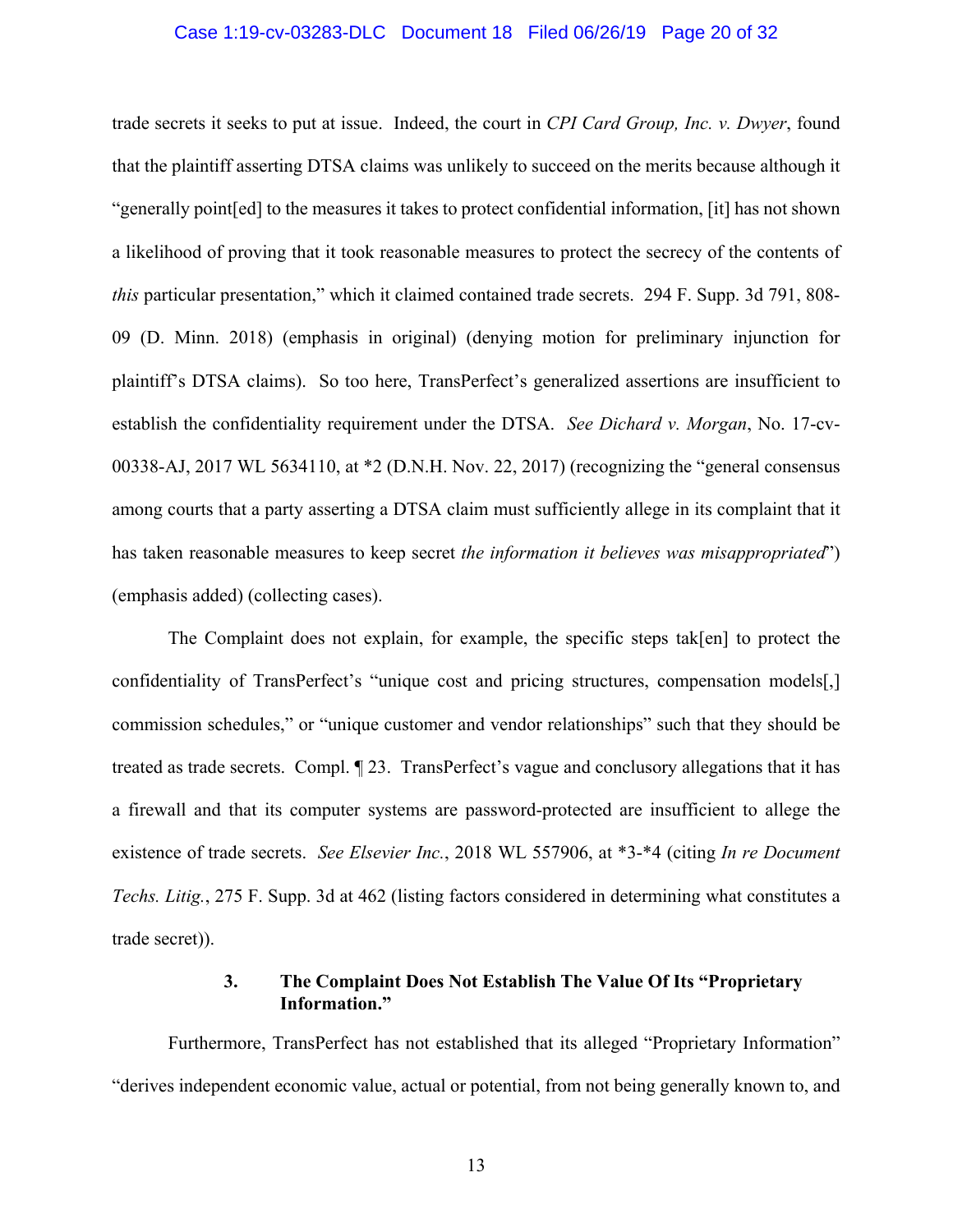#### Case 1:19-cv-03283-DLC Document 18 Filed 06/26/19 Page 21 of 32

not being readily ascertainable through proper means by, another person who can obtain economic value from the disclosure or use of the information," as required by the DTSA. 18 U.S.C. § 1839(3)(B). TransPerfect's conclusory allegation that its "Proprietary Information" is "valuable in the industry," *see* Compl. ¶¶ 126, 138, 150, is insufficient to survive a motion to dismiss. TransPerfect has not "proffered facts concerning the value and competitive advantage that [its purported trade secrets] could provide to others." *Universal Processing LLC v. Weile Zhuang*, No. 17 CV 10210-LTS, 2018 WL 4684115, at \*3 (S.D.N.Y. Sept. 28, 2018) (granting motion to dismiss DTSA claim).

#### **B. The Complaint Fails to Allege Misappropriation.**

Although the initial pleading standard on the element of misappropriation does not require particularity, the facts alleged in the Complaint fail to raise a plausible inference that a misappropriation has occurred here. Plaintiff cites in its Complaint, for example, a Slator.com article in support of its allegation that H.I.G./Lionbridge engaged in the auction process in bad faith in order to misappropriate TransPerfect trade secrets. Compl. ¶ 113. However, the cited quotation from Lionbridge CEO John Fennelly about Lionbridge becoming a "very different company" refers explicitly to Fennelly taking over as CEO in July 2017,<sup>7</sup> and explains that "[s]ince arriving at Lionbridge, Fennelly has been restructuring the company's senior ranks, hiring executives he had worked with in previous companies."<sup>8</sup> The changes to Lionbridge alleged in the Complaint, Paragraphs 117-122, are wholly consistent with changes in Lionbridge's management *in 2017*. Moreover, TransPerfect has not adequately alleged how the purported

 $\overline{a}$ 

<sup>7</sup> *See* Ex. 6 (Lionbridge Will be a "Very Different Company", Says CEO John Fennelly, Slator.com, https://slator.com/ma-and-funding/lionbridge-will-different-company-says-ceojohn-fennelly/ (last visited June 24, 2019)).

<sup>8</sup> *Id*.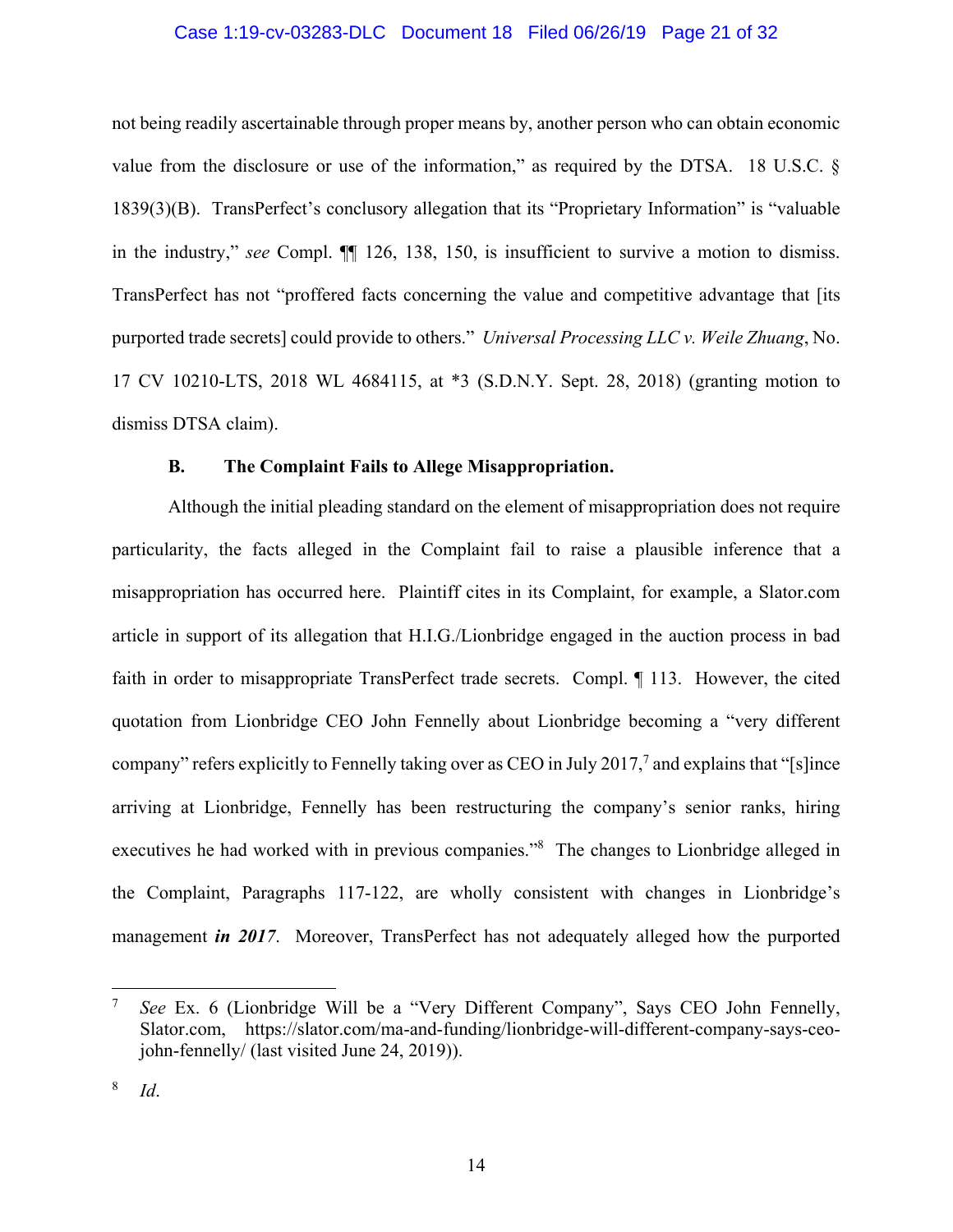#### Case 1:19-cv-03283-DLC Document 18 Filed 06/26/19 Page 22 of 32

changes such as how leanly staffed Lionbridge's sales force is, *see* Compl. ¶ 120, suggests that Lionbridge is using information from TransPerfect that might be trade secret. Plaintiff does not allege that the changes at Lionbridge amount to anything more than "mere competition," and not misappropriation under the DTSA. *Xavian Ins. Co. v. Marsh & McLennan Cos., Inc.*, No. 18CV8273 (DLC), 2019 WL 1620754, at \*5 (S.D.N.Y. Apr. 16, 2019) (Cote, J.) (DTSA's "narrow definition of a trade secret make[s] it clear that we are talking about extraordinary theft, not mere competition").

### **C. The Court Should Dismiss Plaintiff's Claims Based on "Proprietary Information."**

At a minimum, the Court should dismiss Plaintiff's DTSA claims to the extent they are based on the alleged misappropriation of its "Proprietary Information." According to TransPerfect's broad categorical definitions of what constitutes its "Proprietary Information," such materials are not subject to protection under the DTSA. *See* Compl. ¶ 23 (defining "Proprietary Information"); *see also id*. ¶¶ 127-31, 138-44, 149-58 (basing Counts I-III -- Plaintiff's DTSA claims -- on the purported misappropriation of TransPerfect's "Proprietary Information"). As discussed *supra*, I.A.1, the DTSA does not protect general categories of purported confidential information. Indeed, "the law requires that before information or processes may be accorded trade secret status, it must be shown that it is truly trade secret—a standard far greater than the standard for confidentiality of business information." *Elsevier Inc.*, 2018 WL 557906 at \*5-\*6 (finding allegations of "the existence of general categories of 'confidential information' . . . does not give rise to a plausible allegation of a trade secret's existence"). The Court should therefore dismiss Plaintiff's DTSA claims to the extent they are based on its "Proprietary Information."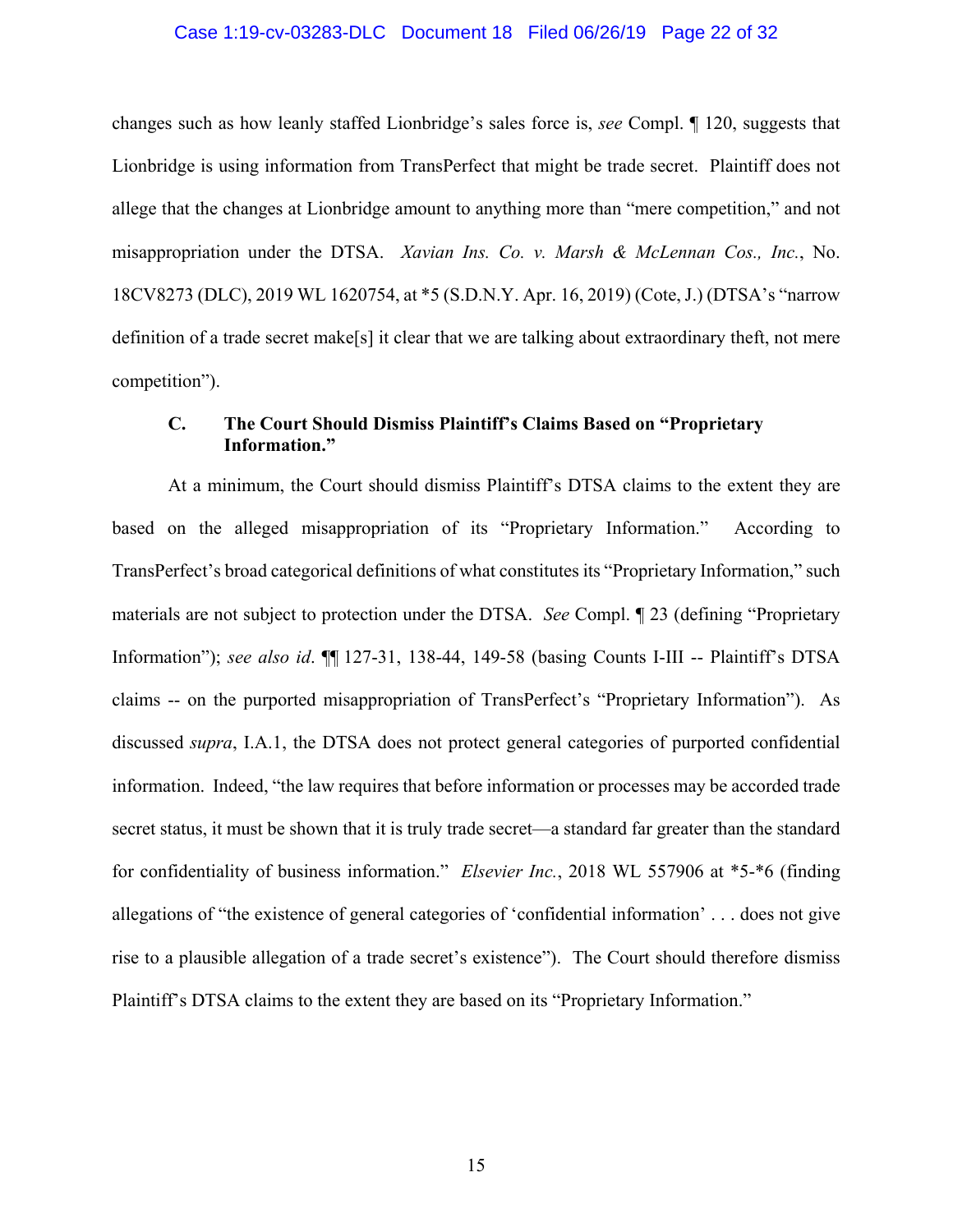# **II. The State Trade Secret Misappropriation Claim Is Not Governed By New York Law, And Therefore Should Be Dismissed.**

Count IV, pled as misappropriation of trade secrets under New York state common law, should be dismissed pursuant to Fed. R. Civ. P. 12(b)(6) for failure to state a claim, because Delaware law, and not New York law, applies here.

## **A. The Confidentiality Agreement Is Governed By Delaware Law.**

Although TransPerfect's state law claims are pled in tort, their allegations arise from a contract, the Confidentiality Agreement signed by H.I.G. and the Custodian, on behalf of TransPerfect, on June 2, 2017. The Confidentiality Agreement states that it "shall be governed by, and construed in accordance with, the laws of the State of Delaware, without regard for the principles of the conflicts of law thereof." The Agreement goes on to state that "[e]ach party hereto submits to the exclusive jurisdiction of any federal or state court with subject matter jurisdiction in the State of Delaware in respect of any action or proceeding *arising out* of this Agreement . . . ." (emphasis added).<sup>9</sup>

 New York courts generally give effect to a choice of law clause as long as it bears a reasonable relationship to the parties or transaction. *Welsbach Elec. Corp. v. MasTec N. Am., Inc.*, 7 N.Y.3d 624, 629 (2006). The Second Circuit has found that when contractual choice of law provisions are drafted broadly, they may govern tort claims "arising out of" the contracts. In *Turtur v. Rothschild Registry International, Inc.*, 26 F.3d 304, 310 (2d Cir. 1994), the Second Circuit found that a choice of law provision almost identical to the one agreed to by H.I.G. and

<u>.</u>

<sup>9</sup> Although H.I.G. has chosen to waive the forum selection clause and submit to the jurisdiction of New York courts, it may enforce the choice of law provision. *See PNCEF, LLC v. OZ Gen. Contracting Co*., No. CV 11-724 (SJF) (ARL), 2012 WL 4344538, at \*4 (E.D.N.Y. Aug. 2, 2012), *report and recommendation adopted sub nom*. *OZ Gen. Contracting Co. v. Timesavers, Inc.*, No. 11-CV-724 (SJF)(ARL), 2012 WL 4344500 (E.D.N.Y. Sept. 21, 2012) (waiving Minnesota forum selection clause, but enforcing Minnesota choice of law provision).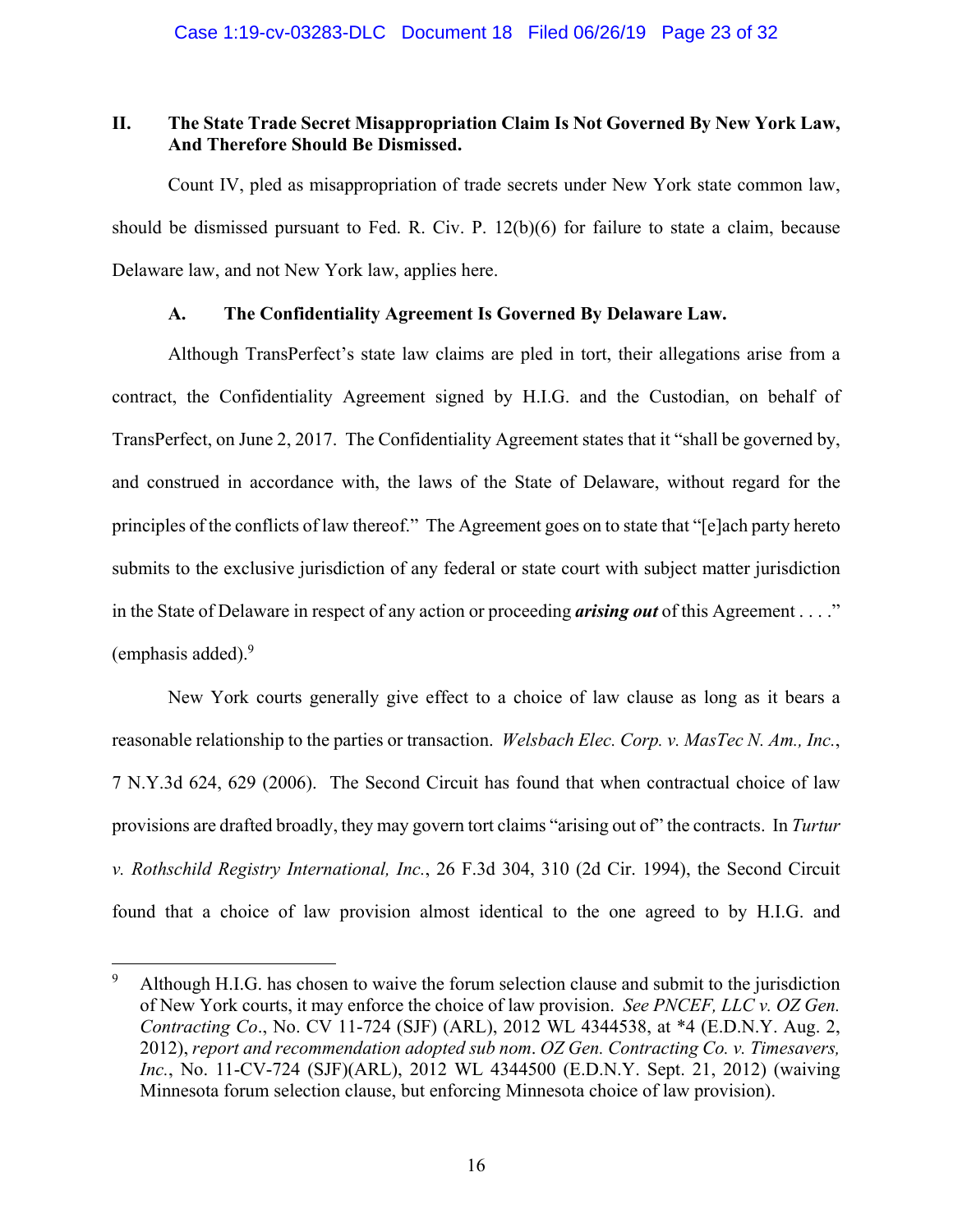#### Case 1:19-cv-03283-DLC Document 18 Filed 06/26/19 Page 24 of 32

TransPerfect governed the common law fraud claims that had arisen out of the contract between the parties. Accordingly, the Court should give effect to the choice of law provision here and apply Delaware law to Plaintiff's state law claims.

## **B. New York Courts Apply The Law Of The Jurisdiction With The Greatest Interest In The Litigation.**

Even putting the Confidentiality Agreement's choice of law provision to the side, under New York choice of law rules, Delaware law applies here. In deciding which state's substantive body of law to apply, a court must first determine whether a conflict exists between the laws of the two states being considered. *See Licci ex rel. Licci v. Lebanese Canadian Bank, SAL*, 672 F.3d 155, 157 (2d Cir. 2012). As Delaware has adopted the Uniform Trade Secrets Act (DUTSA), while New York has not, such a conflict exists here. *Stanacard, LLC v. Rubard, LLC*, No. 12 Civ. 5176, 2016 WL 462508, at \*17 (S.D.N.Y. Feb. 3, 2016) (finding that the definition of trade secret and certain prerequisites to a claim differ between the DUTSA and a New York common law trade secret claim).

 Since a true conflict exists, the Court must determine between New York and Delaware, the jurisdiction with the greatest interest in or relationship to the dispute. *White Plains Coat & Apron Co. v. Cintas Corp.*, 460 F.3d 281, 284–285 (2d Cir. 2006); *Wm. Passalacqua Builders, Inc. v. Resnick Developers S., Inc.,* 933 F.2d 131, 137 (2d Cir. 1991). In analyzing which state has the greatest interest in a tort dispute, New York distinguishes conduct-regulating rules, which are intended to guide behavior ex-ante, and loss-allocating rules, which are intended to "prohibit, assign, or limit liability after the tort occurs." *Licci*, 672 F.3d at 158 (quoting *DeMasi v. Rogers*, 34 A.D.3d 720, 721 (2d Dep't 2006). New York courts consider trade secret misappropriation rules to be conduct-regulating. "If conflicting conduct-regulating laws are at issue, the law of the jurisdiction where the tort occurred will generally apply because that jurisdiction has the greatest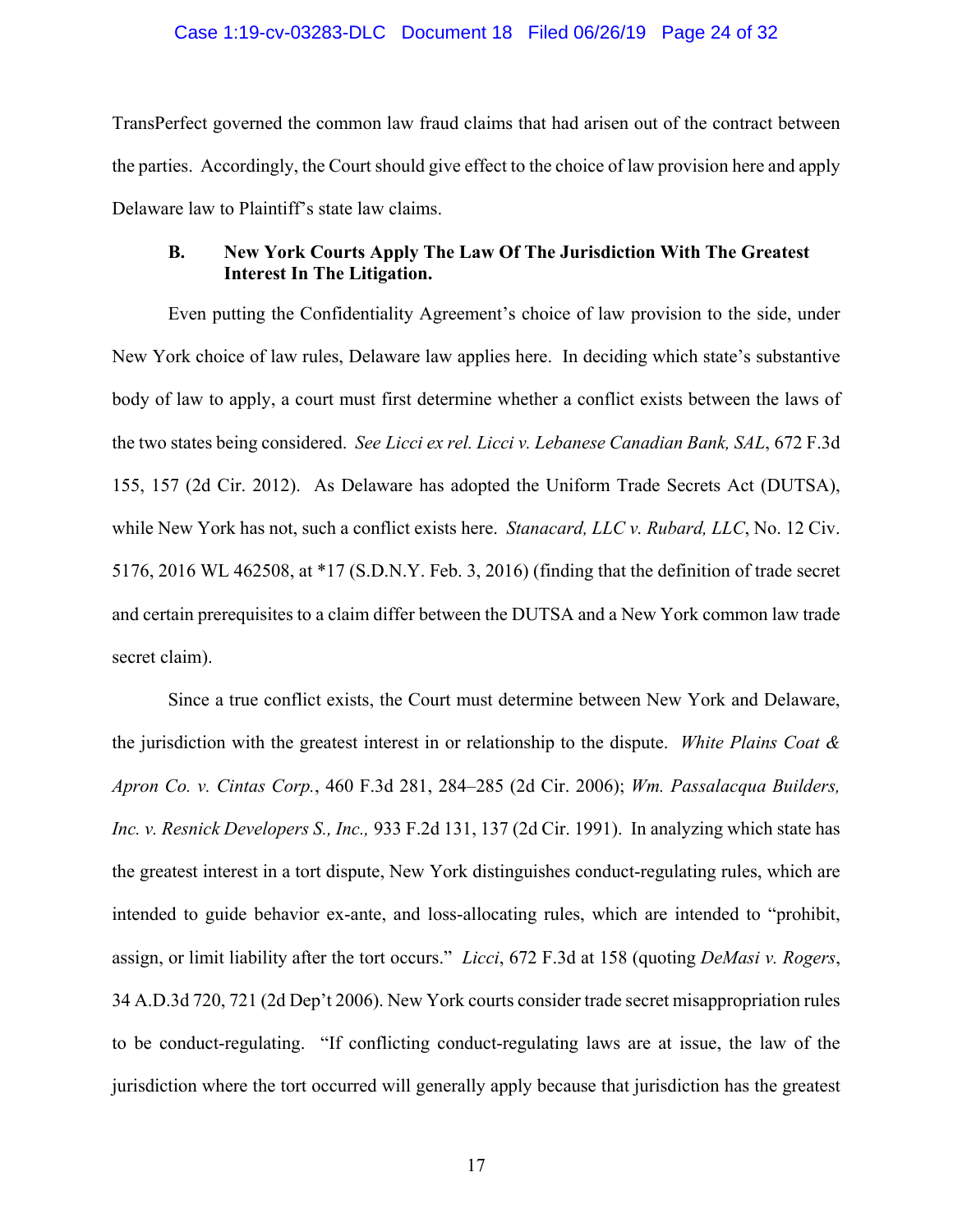#### Case 1:19-cv-03283-DLC Document 18 Filed 06/26/19 Page 25 of 32

interest in regulating behavior within its borders." *Licci*, 672 F.3d at 158 (quoting *GlobalNet Financial.Com, Inc. v. Frank Crystal & Co.*, 449 F.3d 377, 384 (2d Cir. 2006)).

Here, Delaware undeniably has the greatest interest in regulating the behavior at issue, because the alleged misappropriation occurred through a Delaware-administered transaction. This dispute, albeit manufactured by Shawe, revolves around an auction overseen by the Delaware Court of Chancery, which occurred as a result of extensive litigation between Shawe and Elting in the Delaware Court of Chancery and the Delaware Supreme Court. Additionally, Defendants Lionbridge and H.I.G. are both Delaware corporations, and throughout the auction and period where the alleged misconduct occurred, TransPerfect was also a Delaware corporation, only recently having moved its domicile to Nevada in August 2018. The Confidentiality Agreement, which, as discussed, is governed exclusively by Delaware law, was signed by H.I.G. and TransPerfect. Furthermore, Delaware has an interest in assuring that its court-ordered auction processes are appropriately and fairly conducted.

It is well established that claims based on one state's laws should be dismissed when the laws of another state govern. *See Coscarelli v. Esquared Hosp. LLC*, 364 F. Supp. 3d 207, 226 (S.D.N.Y. 2019) (dismissing contract claims under California law because a New Yok choice of law provision applied); *Rostropovich v. Koch Int'l Corp.*, No. 94 CIV. 2674 (JFK), 1995 WL 104123, at \*9 (S.D.N.Y. Mar. 7, 1995) (dismissing publicity rights claims under California law because New York law governed); *Zoll v. Ruder Finn, Inc.*, No. 02 Civ. 3652(CSH), 2003 WL 22283830, at \*11 (S.D.N.Y. Oct. 2, 2003) (dismissing privacy claims under California law because New York law governed). Here, since Delaware law applies, TransPerfect's claims under New York law should be dismissed.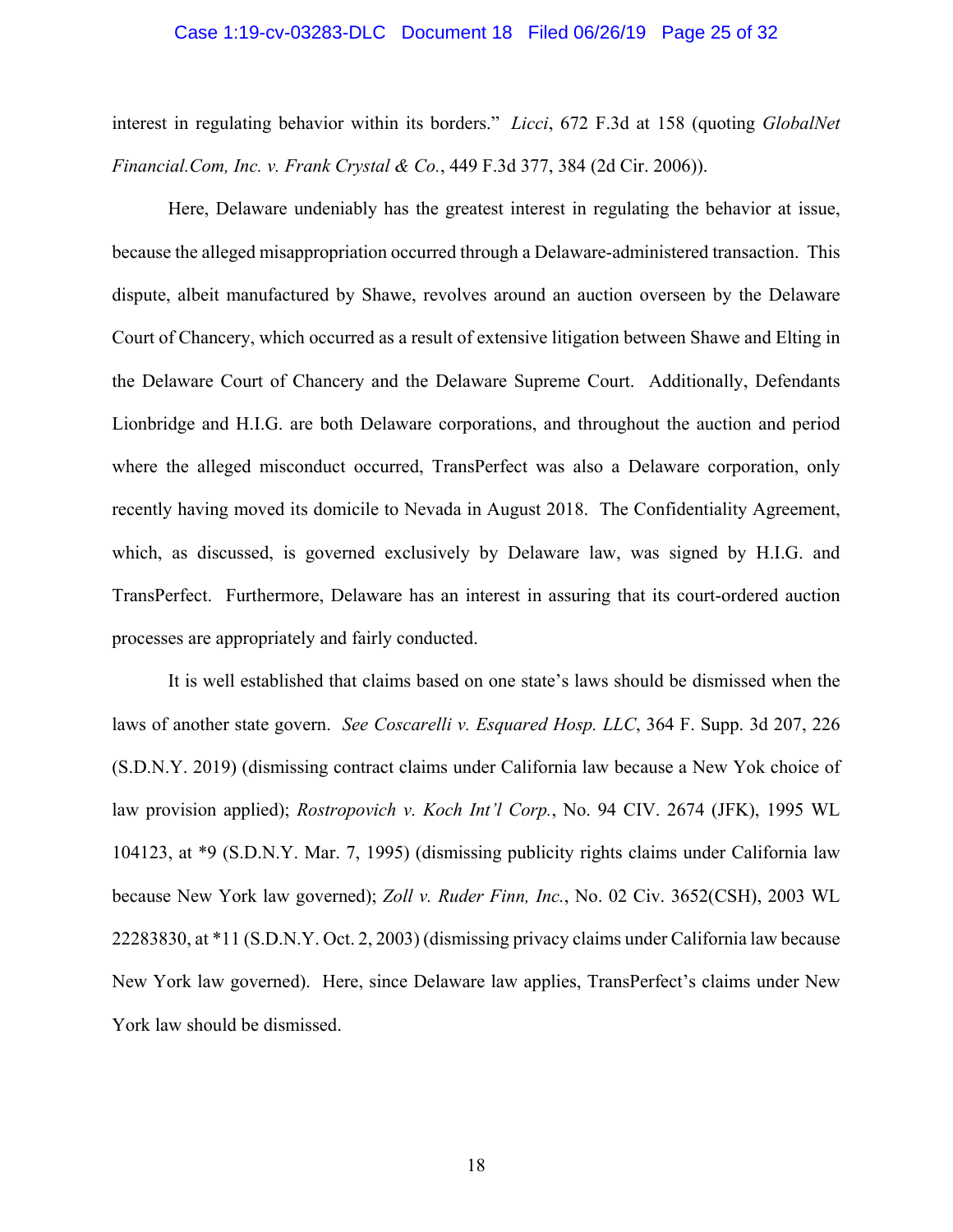## **III. The Unjust Enrichment Claim Is Displaced By The Confidentiality Agreement.**

Count V, unjust enrichment, should be dismissed pursuant to Fed. R. Civ. P. 12(b)(6) for failure to state a claim, because it is displaced by remedies available under a valid, binding contract, the Confidentiality Agreement between TransPerfect and H.I.G. *See* Compl. ¶ 60. Under Delaware law, unjust enrichment is an equitable remedy requiring proof of "(1) an enrichment, (2) an impoverishment, (3) a relation between the enrichment and impoverishment, (4) the absence of justification and (5) the absence of a remedy provided by law." *Fitzgerald, L.P. v. Cantor*, No. C.A. 16297, 1998 WL 326686, at  $*6$  (Del. Ch. June 16, 1998).<sup>10</sup>

The final element requires the absence of a remedy provided by law. Here, there are contract remedies. "It is a well-settled principle of Delaware law that a party cannot recover under a theory of unjust enrichment if a contract governs the relationship between the contesting parties that gives rise to the unjust enrichment claim." *Vichi v. Koninklijke Philips Elecs. N.V.*, 62 A.3d 26, 58 (Del. Ch. 2012). As a quasi-contract remedy, an unjust enrichment claim cannot be brought when a contract represents the intentions of the parties. *Moon Express, Inc.*, 2017 WL 4217335,

<u>.</u>

 $10$  In the event that TransPerfect seeks to replead its state misappropriation claim under Delaware law, the unjust enrichment claim will also be preempted by the Delaware UTSA (DUTSA), which explicitly states that "this chapter displaces conflicting tort, restitutionary and other law of this State providing civil remedies for misappropriation of a trade secret." 6 Del. C. § 2007(a). "[DUTSA] Section 2007 was intended to preserve a single tort cause of action under state law for misappropriation as defined in 6 Del. C. § 2001(2) and thus to eliminate other tort causes of action founded on allegations of trade secret misappropriation." *Moon Express, Inc. v. Intuitive Machs., LLC*, No. 16-344-LPS-CJB, 2017 WL 4217335, at \*10 (D. Del. Sept. 22, 2017); *Yeiser Research & Dev. LLC v. Teknor Apex Co.*, 281 F. Supp. 3d 1021, 1052 (S.D. Cal. 2017) ("to the extent the claim rests on Teknor's alleged misappropriation of such information, the claim is grounded in the same facts as YRD's trade secrets misappropriation claim and is preempted by the DUTSA"). Here, TransPerfect does not plead any facts distinct from the misappropriation claims. Just six sentences long, TransPerfect's unjust enrichment claim repeats the same misappropriation allegations from the previous counts.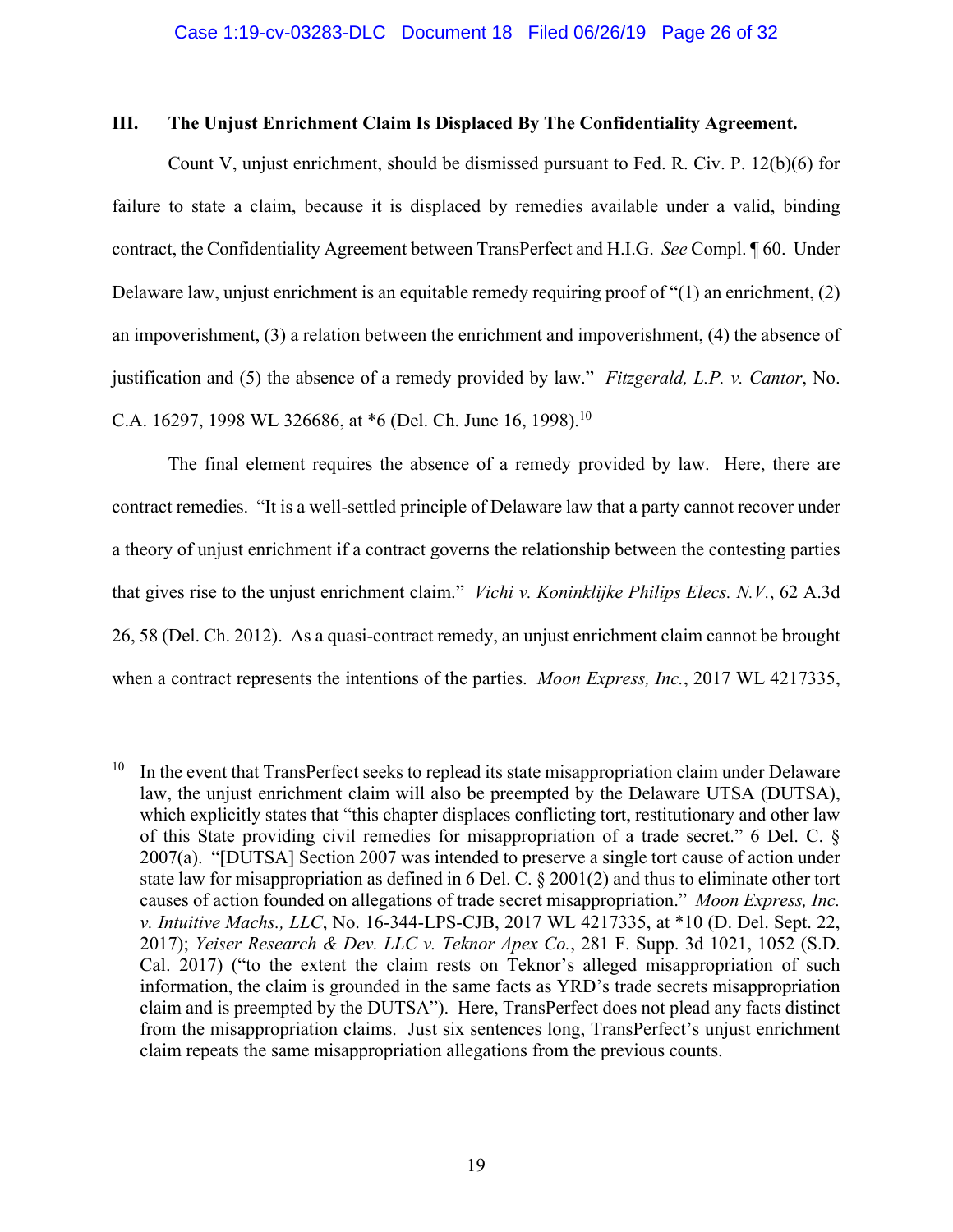#### Case 1:19-cv-03283-DLC Document 18 Filed 06/26/19 Page 27 of 32

at \*8 ("In short, if there is a contract between the complaining party and the party alleged to have been enriched unjustly, then the contract remains 'the measure of [the] plaintiff's right.'"); *see also Restatement (Third) of Restitution & Unjust Enrichment* § 2 (2011) ("A valid contract defines the obligations of the parties as to matters within its scope, displacing to that extent any inquiry into unjust enrichment.").

 When there is a governing contract, an unjust enrichment claim is to be dismissed. *See Moon Express, Inc.,* 2017 WL 4217335, at \*9; *Res. Ventures, Inc. v. Res. Mgmt. Int'l, Inc.*, 42 F. Supp. 2d 423, 440 (D. Del. 1999) (dismissing an unjust enrichment claim under Delaware law because there was a valid contract between the parties); *Albert v. Alex Brown Mgmt. Servs., Inc.*, No. Civ.A. 762-N, Civ.A 763-N, 2005 WL 2130607, at \*8 (Del. Ch. Aug. 26, 2005) (dismissing an unjust enrichment claim "when the existence of a contractual relationship [was] not controverted"); *Bakerman v. Sidney Frank Importing Co.*, No. CIV.A. 1844-N, 2006 WL 3927242, at \*18 (Del. Ch. Oct. 10, 2006) ("When the complaint alleges an express, enforceable contract that controls the parties' relationship, however, a claim for unjust enrichment will be dismissed.").

Given the existence of the Confidentiality Agreement, which delineates the relationship between TransPerfect and H.I.G. regarding confidential information, TransPerfect cannot maintain an unjust enrichment claim outside of that contract.<sup>11</sup>

1

<sup>&</sup>lt;sup>11</sup> Even under New York law, which does not apply here, TransPerfect's unjust enrichment claim would be duplicative of its trade secret misappropriation claim and subject to dismissal. *Corsello v. Verizon New York, Inc.*, 18 N.Y.3d 777, 790 (2012).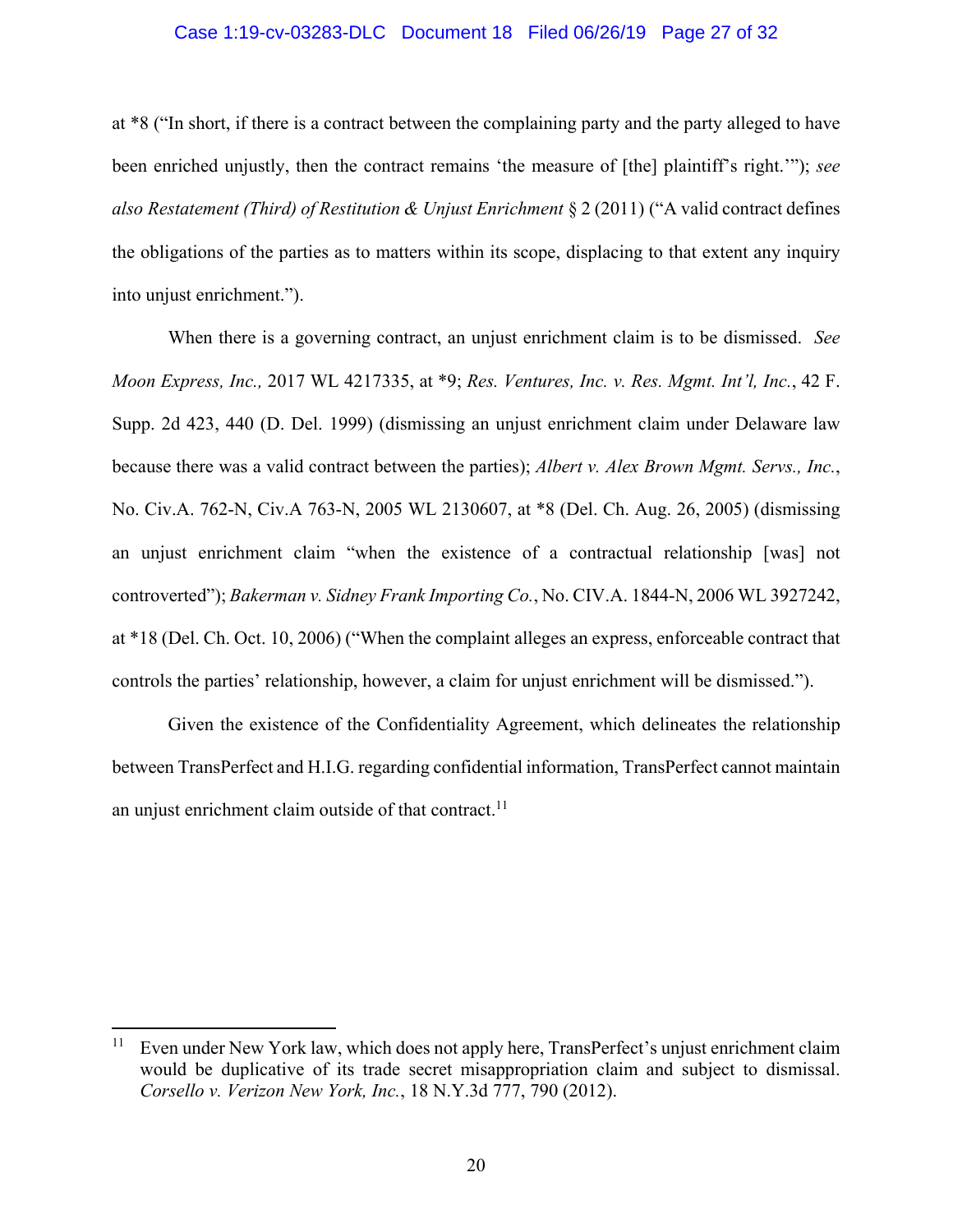## **IV. The Fraud Claim Has Not Been Adequately Pled.**

## **A. TransPerfect Has Not Pled Facts to Support a Plausible Fraud Claim.**

 TransPerfect's fraud claim (Count VI) should be dismissed because it has not been pled with sufficient facts to support a claim that is "plausible on its face."<sup>12</sup> *Twombly*, 550 U.S. at 570. As previously discussed, a claim must be pled with "factual content that allows the court to draw the reasonable inference that the defendant is liable for the misconduct alleged." *Iqbal*, 556 U.S. at 678. A complaint cannot survive a motion to dismiss if "the well-pleaded facts do not permit the court to infer more than the mere possibility of misconduct." *Id.* at 679.

Here, TransPerfect pleads only bald, conclusory allegations that H.I.G. did not genuinely intend to purchase TransPerfect and that it deceived TransPerfect into providing it with confidential proprietary information. TransPerfect alleges that H.I.G. believed it would be "imprudent" to bid against Shawe unless it knew that Shawe would be excluded from the translation industry by a non-compete requirement. Compl. ¶¶ 4-5. TransPerfect claims, with no basis, that H.I.G. valued a non-compete from Shawe at "hundreds of millions of dollars" and that during the auction process H.I.G. "switched gears" to participate in the auction for the purpose of misappropriating trade secrets rather than attempting to buy that company. *Id*. ¶ 70. TransPerfect further alleges that H.I.G.'s "representations" in its bids and in the Clean Room Agreement, were fraudulent, as they "were intended to, and did, deceive [TransPerfect] and induce it to provide H.I.G. with access to confidential Proprietary Information and trade secrets . . . ." *Id*. ¶ 177, 178.

 $\overline{a}$ 

 $12$  If TransPerfect were to replead its state trade secret misappropriation claim under Delaware law, like unjust enrichment, its fraud claim would be displaced by a DUTSA claim. *See Ethypharm S.A. France v. Bentley Pharms., Inc*., 388 F. Supp. 2d 426, 434 (D. Del. 2005) (fraud claim alleging that "false statements, assurances and omissions resulted in plaintiffs permitting [defendant] continued access to plaintiffs' trade secrets" was grounded in the same factual basis as plaintiff's DUTSA claim, and therefore was dismissed).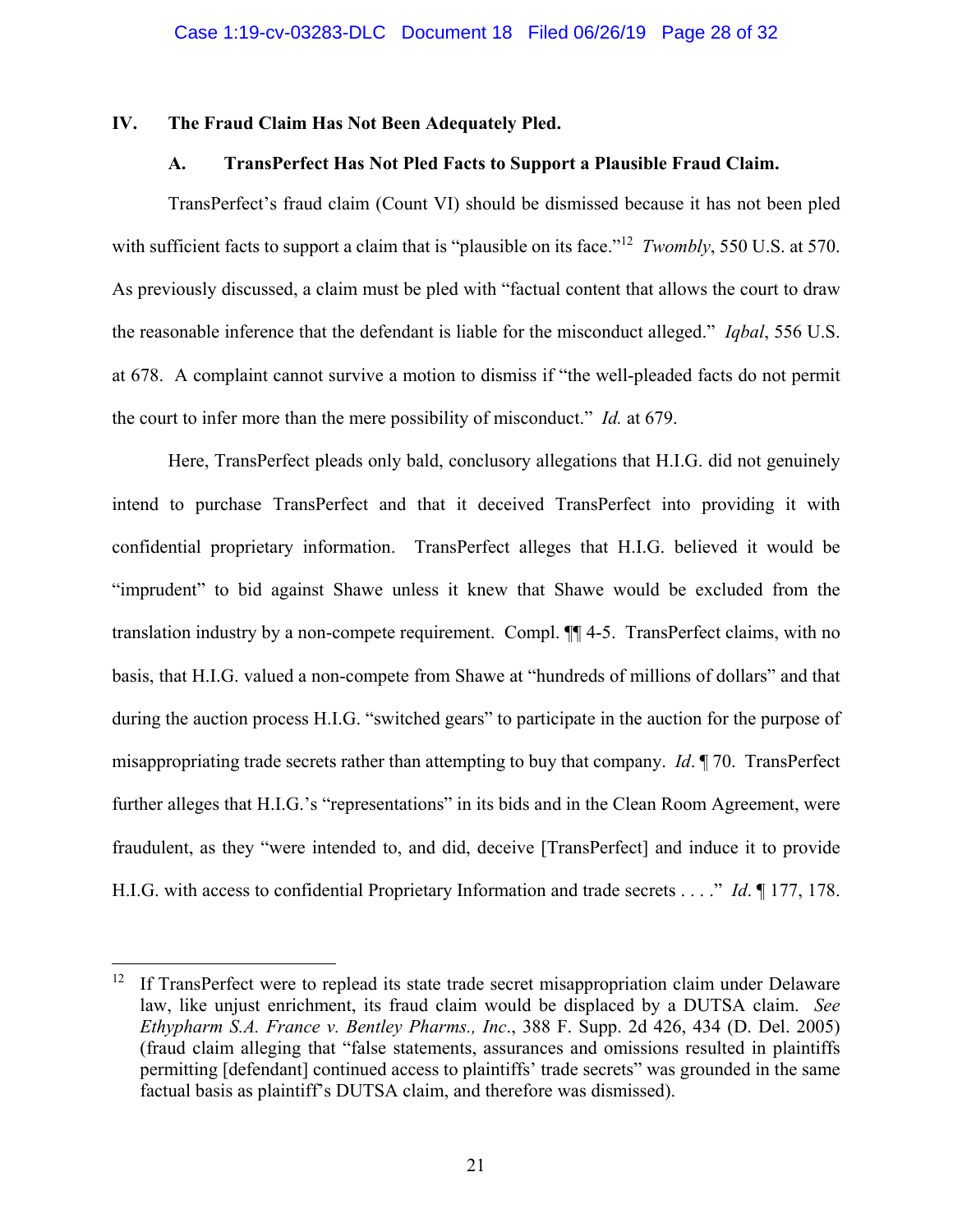#### Case 1:19-cv-03283-DLC Document 18 Filed 06/26/19 Page 29 of 32

None of these conclusory allegations suggest more than the "mere possibility of misconduct." *See 456 Corp. v. United Nat. Foods, Inc.*, No. 3:09CV1983 (JBA), 2011 WL 87292, at \*2 (D. Conn. Jan. 11, 2011) (dismissing fraud claim because plaintiff failed to plead facts sufficient for the court to plausibly infer that defendants misrepresented their intentions); *Yee Ting Lau v. Pret A Manger (USA) Ltd.*, No. 17-CV-5775 (LAK), 2018 WL 4682014, at \*5 (S.D.N.Y. Sept. 28, 2018) (finding facts "insufficient to nudge the plaintiffs' allegations of intent 'across the line from conceivable to plausible.'") (quoting *In re Elevator Antitrust Litig.*, 502 F.3d 47, 50 (2d Cir. 2007)).

Furthermore, what facts are pled do not amount to a plausible inference of fraud, as required by *Twombly* and *Iqbal*. TransPerfect references the fact that H.I.G. submitted multiple bids, substantially higher than Shawe's bids in terms of headline number, in order to purchase TransPerfect. Compl. ¶ 98. As TransPerfect admits, H.I.G. was the last bidder remaining with Shawe, and H.I.G. even attempted to intervene in the Delaware action to challenge Shawe's auction win because H.I.G. believed that its bid was superior. *Id.*  $\P$  105–106. Additionally, throughout the process, H.I.G. considered and proposed alternatives to restrictive covenants, such as an earn-out provision to incentivize Shawe's cooperation with a management transition, should H.I.G. win the auction. *Id*. ¶ 110.

All of these pled facts are contrary to TransPerfect's conclusory allegations that H.I.G.'s bids and the Clean Room Agreement somehow constituted misrepresentations of H.I.G.'s intent. It is simply not plausible that that H.I.G. would participate in multiple rounds of bidding, invest significant time and resources in that process, put forth a higher headline bid than other bidders, and then challenge the bid process itself when it lost the auction if it were not interested in acquiring TransPerfect. With such bare factual allegations, TransPerfect's fraud claim cannot survive the plausibility requirement of *Twombly* and *Iqbal*.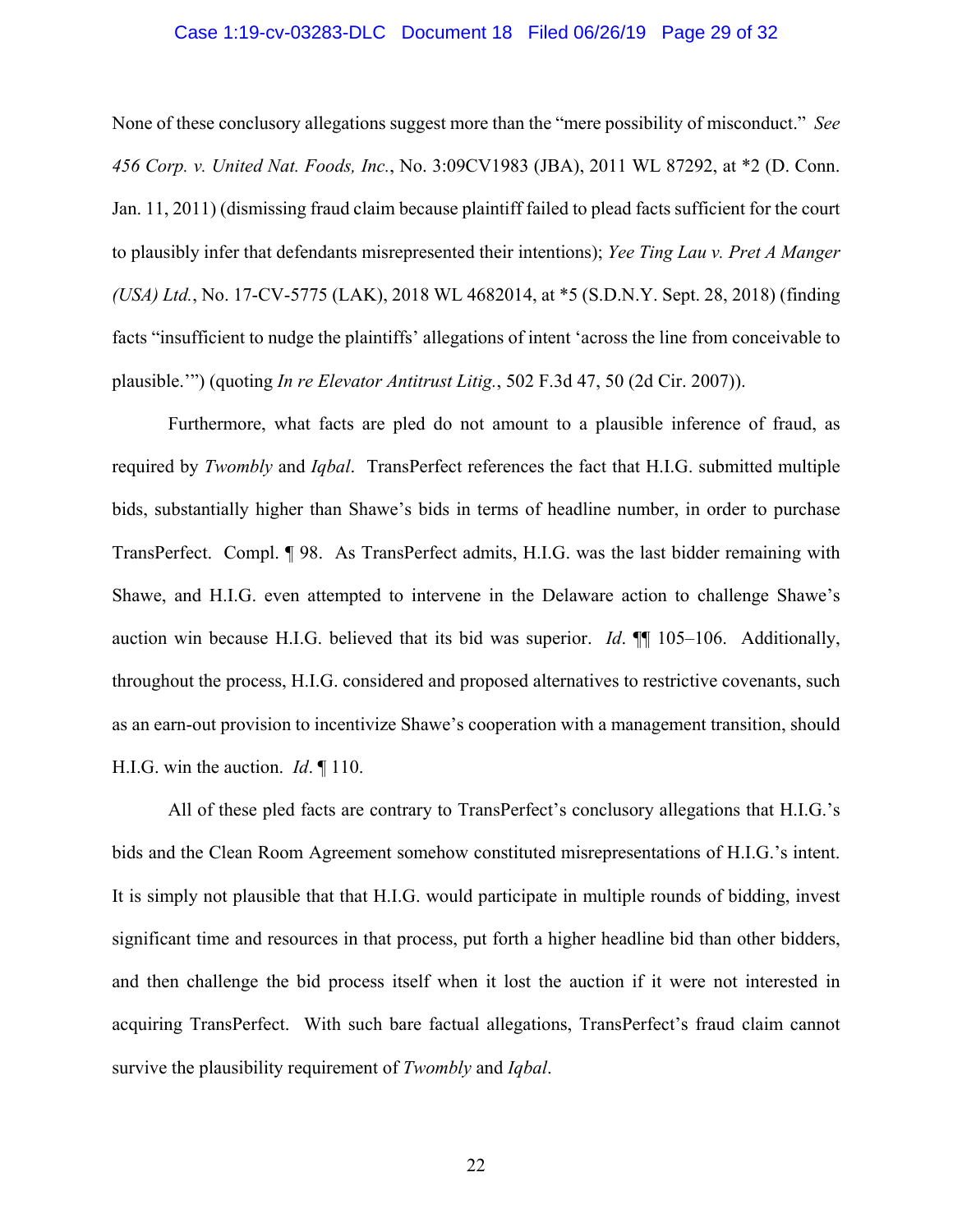## **B. The Fraud Claim Does Not Meet the Particularity Requirement.**

TransPerfect's fraud claim should also be dismissed for failure to plead with requisite particularity. Fraud claims are subject to the heightened pleading standards of Federal Rule of Civil Procedure 9(b), which requires that "[i]n all alleging fraud or mistake, a party must state with particularity the circumstances constituting fraud or mistake. Fed. R. Civ. P. 9(b). Accordingly, in pleading a fraud claim, the plaintiff must identify "(1) specific statements that plaintiff contends were fraudulent; (2) the speaker; (3) where and when the statements were made; and (4) why the statements were fraudulent." *Soroof Trading Dev. Co. v. GE Fuel Cell Sys. LLC*, 842 F. Supp. 2d 502, 513 (S.D.N.Y. 2012) (citing *Novak v. Kasaks*, 216 F.3d 300, 306 (2d Cir. 2000)). "[W]hile Rule 9(b) permits scienter to be demonstrated by inference, this must not be mistaken for license to base claims of fraud on speculation and conclusory allegations. An ample factual basis must be supplied to support the charges." *Wood ex rel. U.S. v. Applied Research Assocs., Inc*., 328 F. App'x 744, 747 (2d Cir. 2009) (quoting *O'Brien v. Nat'l Prop. Analysts Partners*, 936 F.2d 674, 676 (2d Cir. 1991)); *see also Stern v. Leucadia Nat'l. Corp.*, 844 F.2d 997, 1004 (2d Cir. 1988) (finding that allegations that the defendant did not truly intend to enter the merger transaction were without sufficient factual support, but were instead "conclusory suspicions"); *Gerstenfeld v. Nitsberg*, 190 F.R.D. 127, 132 (S.D.N.Y. 1999) (dismissing RICO fraud claims under Rule 9(b) for lack of specific facts giving rise to a strong inference of fraudulent intent).

TransPerfect cannot identify any particular *statements* made by Defendants that were allegedly fraudulent. The fact that H.I.G. participated in the auction does not amount to a statement sufficiently particularized to withstand Rule 9(b). In *First Hill Partners, LLC v. BlueCrest Capital Management Limited*, 52 F. Supp. 3d 625 (S.D.N.Y. 2014), the court dismissed fraud claims under Rule 9(b) because the plaintiff could only cite actions taken by the defendants participating in a buyer selection process, including offering feedback on negotiating strategies and referring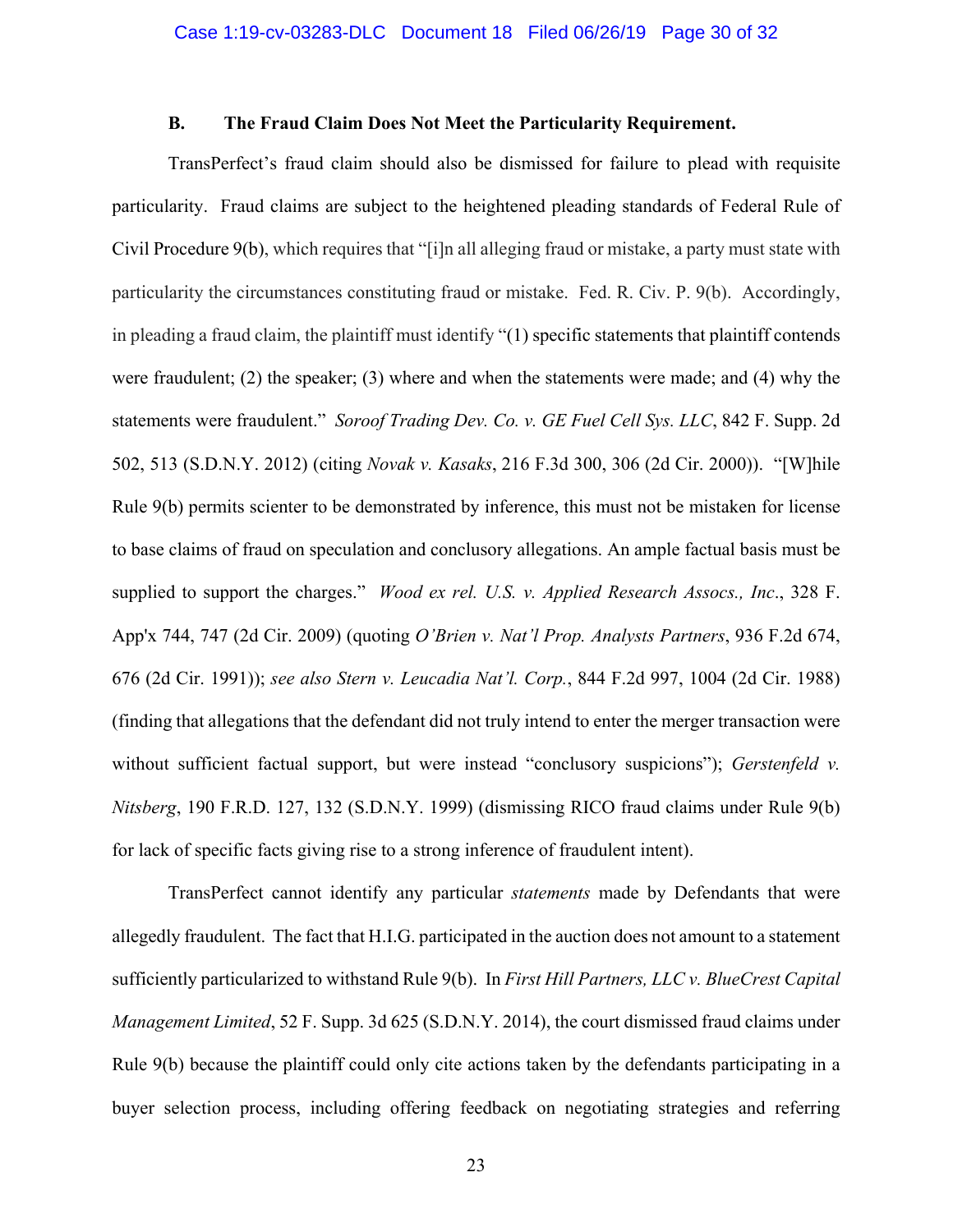#### Case 1:19-cv-03283-DLC Document 18 Filed 06/26/19 Page 31 of 32

potential purchasers to the plaintiff. The court stated that the plaintiff "treats these 'actions' as tantamount to misstatements. They are not. If mere 'actions' were sufficient to satisfy the 'material misstatement' element, there would be no such thing as an 'omission.'" *Id*. at 637; *Champions League, Inc. v. Woodard*, 224 F. Supp. 3d 317, 324 (S.D.N.Y. 2016) (finding the plaintiff's allegation insufficiently particularized because it did not identify specific statements); *Premium Mortg. Corp. v. Equifax, Inc.*, 583 F.3d 103, 108 (2d Cir. 2009) (same); *Abraham v. Am. Home Mortg. Servicing, Inc.*, 947 F. Supp. 2d 222, 231 (E.D.N.Y. 2013) (same). Likewise, TransPerfect has not cited any fraudulent statements from Defendants, only H.I.G.'s continued participation in the auction.

Nor has TransPerfect supplied any factual support for a claim that material omissions were made by Defendants. *See e.g. In re Sterling Foster & Co., Inc., Sec. Litig.*, 222 F. Supp. 2d 216, 281 (E.D.N.Y. 2002) (dismissing fraud claim because insufficient factual allegations under a material omission theory). Rather, TransPerfect has only made conclusory allegations that H.I.G.'s participation in the auction was "intended to, and did deceive TPG." Compl. ¶ 178.

These allegations utterly fail to support the claim that H.I.G. made any fraudulent misrepresentations through its statements or omissions. Instead, TransPerfect offers mere speculation and conclusory, nonsensical allegations, belied by other allegations in the Complaint. As such, this fraud claim is subject to dismissal not only pursuant to the pleading standards established by *Twombly* and *Iqbal*, but also the heightened particularity requirements of Rule 9(b).

#### **CONCLUSION**

For the foregoing reasons, Defendants respectfully request that the Court dismiss Plaintiff's Complaint in its entirety.